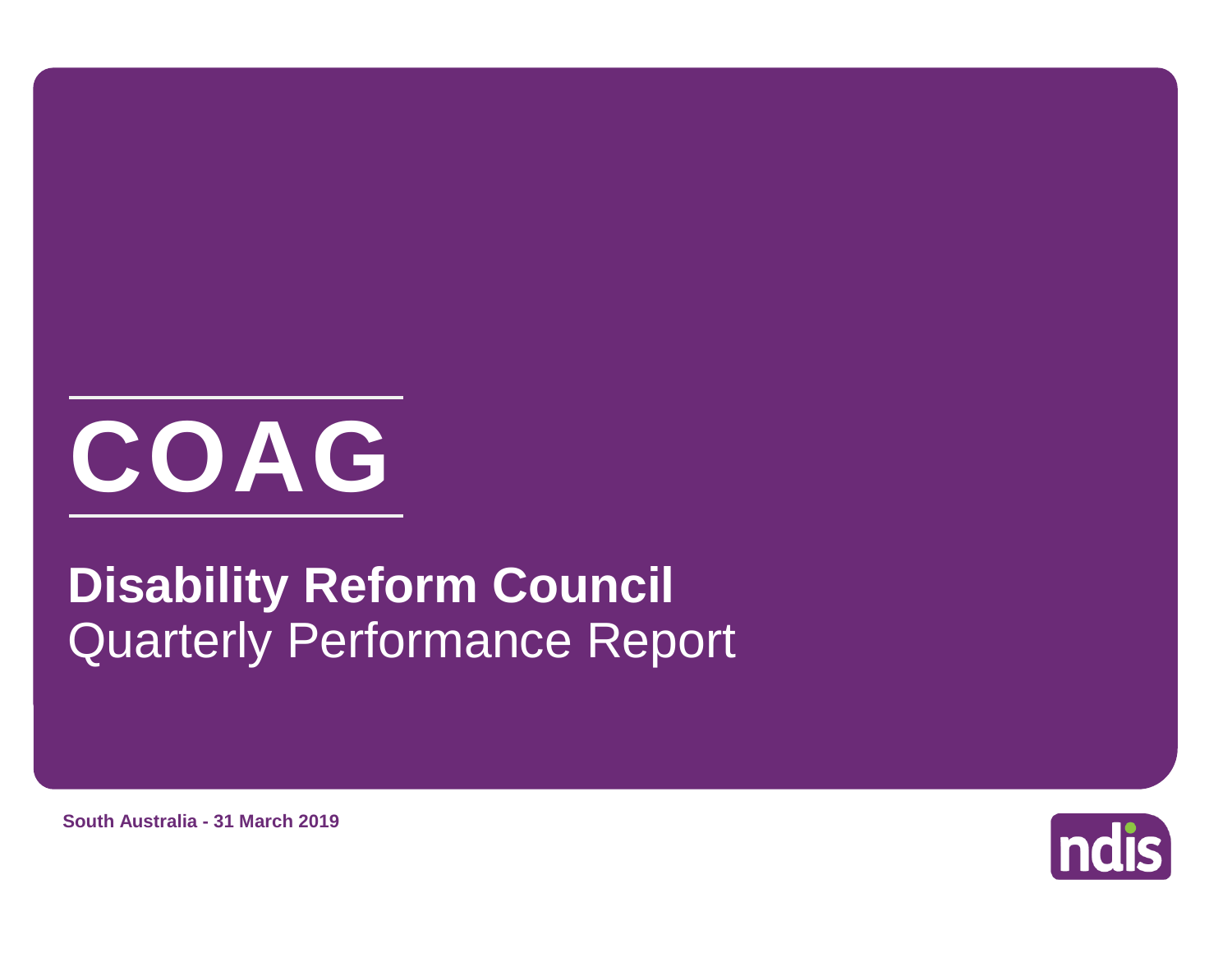

### **Overview**

**This report is a summary of the performance and operations of the NDIA in South Australia for Quarter 3 of 2018-19 (01 January 2019 - 31 March 2019).**

**It is the eleventh quarterly report during the NDIS Transition period, which commenced on 1 July 2016.** 

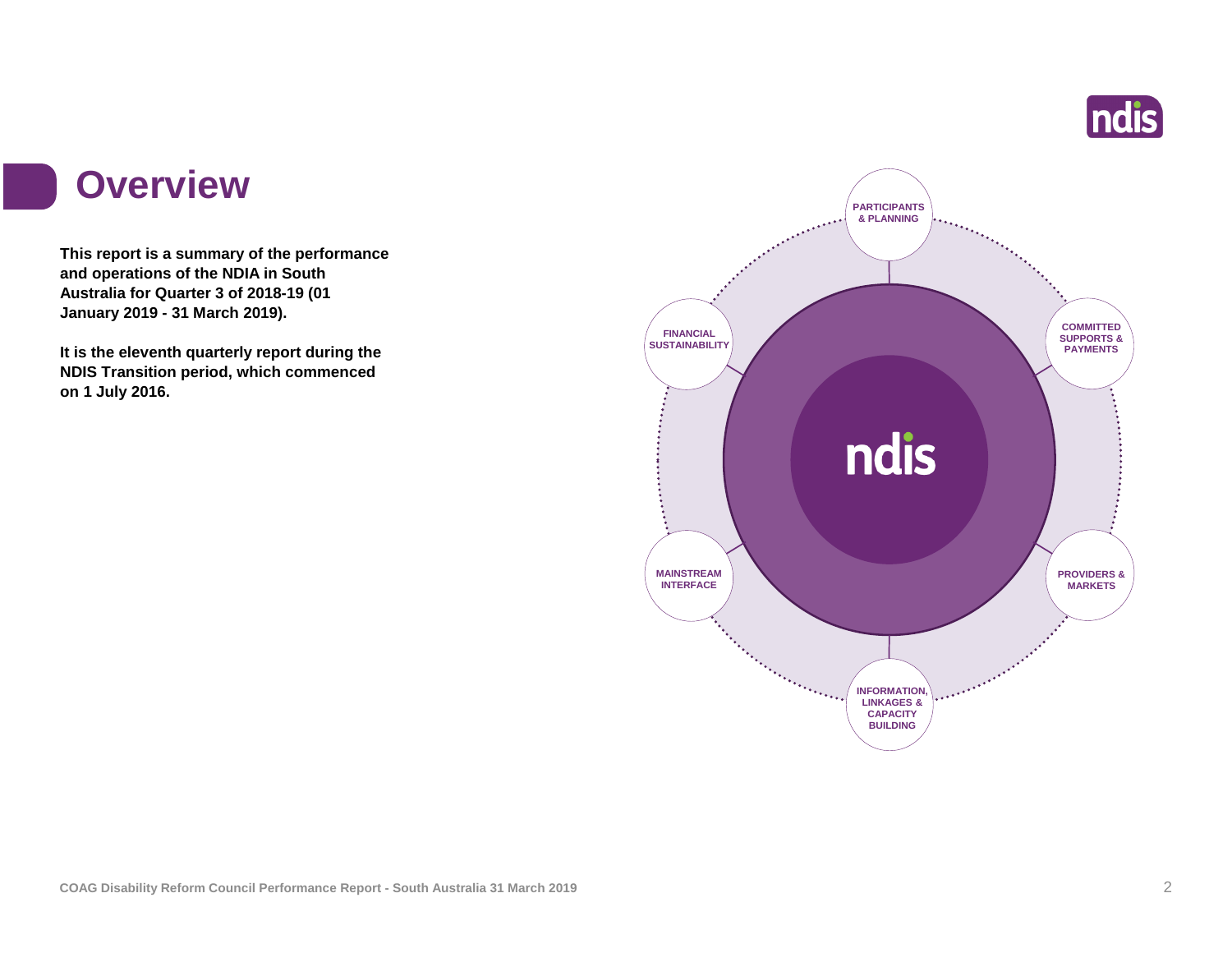

## **Summary**

| <b>Participants and Planning</b>                                                                   | <b>Committed Supports</b><br>and Payments                                                            | <b>Providers and Markets</b>                                                              | <b>Mainstream Interface</b>                                                            |  |
|----------------------------------------------------------------------------------------------------|------------------------------------------------------------------------------------------------------|-------------------------------------------------------------------------------------------|----------------------------------------------------------------------------------------|--|
| An additional 2,663 participants<br>with plans this quarter.                                       | \$850.7 million has been paid<br>to providers and<br>participants:                                   | There were 4,465 registered<br>providers at 31 March 2019,<br>representing a 22% increase | 92% of active participants<br>with a plan approved in 2018-<br>19 Q3 access mainstream |  |
| At 31 March 2019, plans approved<br>and ECEI referrals represent:                                  | • \$5.9m in 2013-14,<br>• \$30.9m in 2014-15,                                                        | for the quarter.                                                                          | services.                                                                              |  |
| • 92% of bilateral estimate met<br>since the commencement of<br>transition (1 July 2016 - 31 March | $\cdot$ \$65.2m in 2015-16,<br>• \$106.4m in 2016-17,<br>• \$217.2m in 2017-18,                      | 24% of registered providers<br>were active at 31 March 2019.                              |                                                                                        |  |
| 2019)<br>•90% of scheme to date bilateral<br>estimate met                                          | • \$425.1m in 2018-19 to date.<br>Overall,                                                           | 38% of registered providers<br>are individuals/sole traders.                              |                                                                                        |  |
| (1 July 2013 - 31 March 2019)                                                                      | • 54% of committed supports<br>were utilised in 2013-14,                                             | 25% of registered providers<br>are receiving 80-95% of                                    |                                                                                        |  |
| <b>Participant satisfaction has</b><br>increased in the quarter, with 82%                          | • 61% in 2014-15,<br>$\cdot$ 61% in 2015-16,                                                         | payments made by the NDIA.                                                                |                                                                                        |  |
| of participants surveyed rating<br>their satisfaction with the                                     | • 56% in 2016-17,<br>• 59% in 2017-18.                                                               | <b>Note: The new NDIS Quality</b><br>and Safeguard Commission                             |                                                                                        |  |
| Agency's planning process as<br>either 'Good' or 'Very Good'.                                      | The 2018-19 experience is<br>still emerging.                                                         | (NQSC) has been established<br>to regulate providers in NSW<br>and SA from 1 July 2018.   |                                                                                        |  |
|                                                                                                    | The lower proportion of<br>utilisation in 2016-17 and<br>2017-18 reflects the<br>increased amount of |                                                                                           |                                                                                        |  |
|                                                                                                    | participants who received<br>their first plans in these<br>years. Participants tend to               |                                                                                           |                                                                                        |  |
|                                                                                                    | utilise less of their first plan,<br>compared with their second<br>and subsequent plans, as it       |                                                                                           |                                                                                        |  |
|                                                                                                    | takes time to familiarise with<br>the NDIS and decide which<br>supports to use.                      |                                                                                           |                                                                                        |  |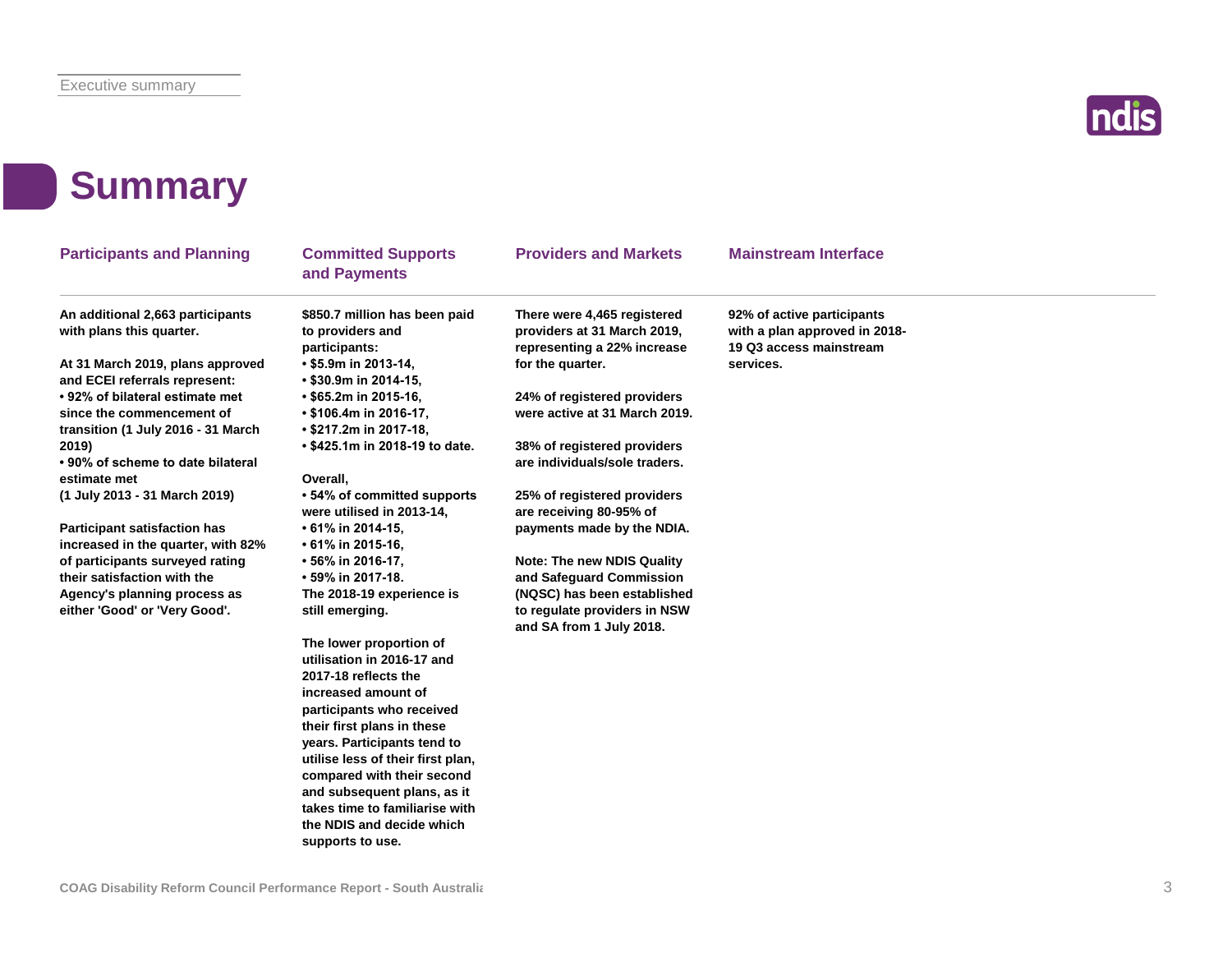## **Participants and Planning**

The NDIS in South Australia continues to grow with 2,663 additional participants with approved plans this quarter.

In total, over 27,000 participants have now been supported by the NDIS in South Australia, with 46% receiving support for the first time.



**South Australia - 31 March 2019**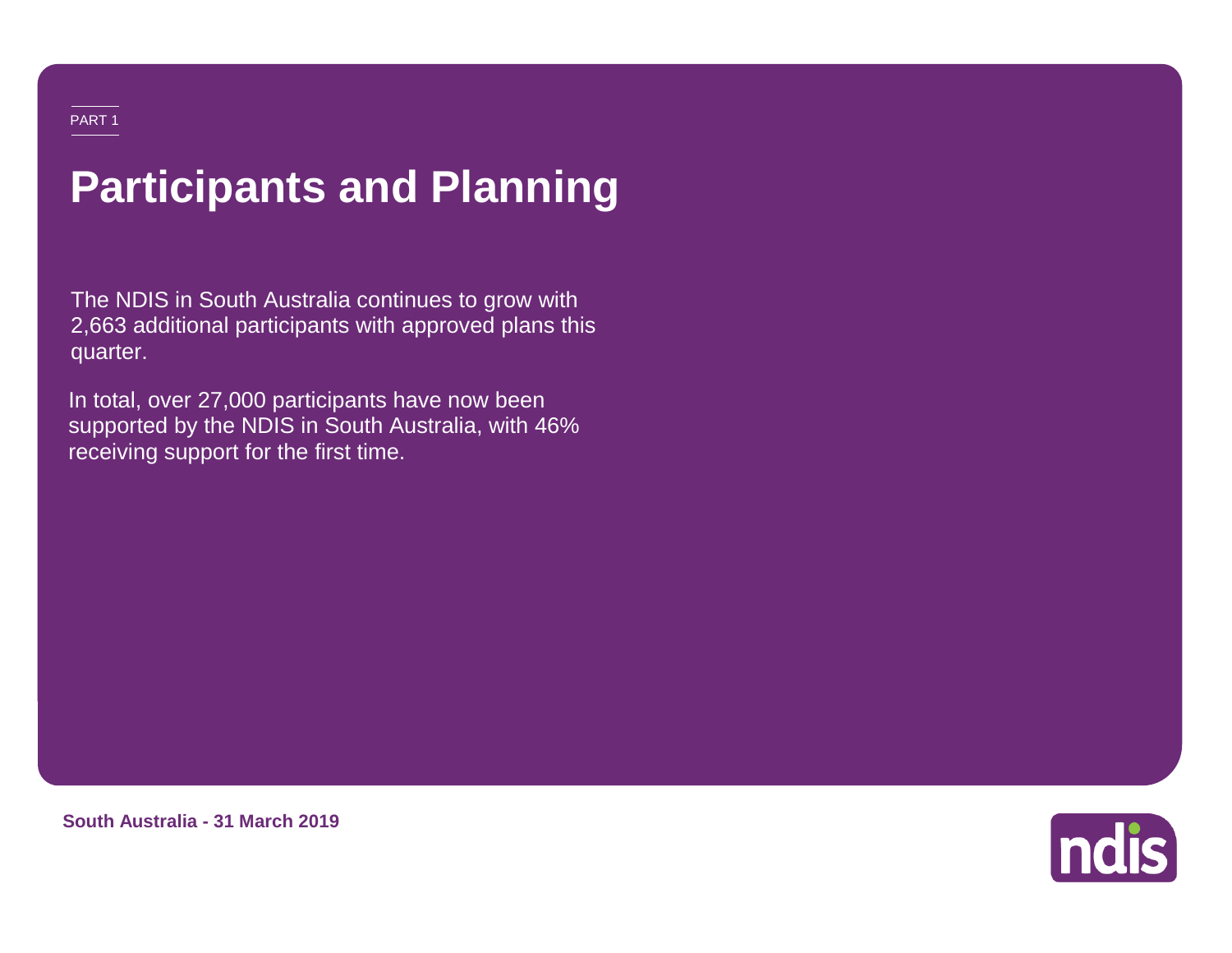## **Summary**

**The NDIS is fully operational and available in all areas of South Australia.**



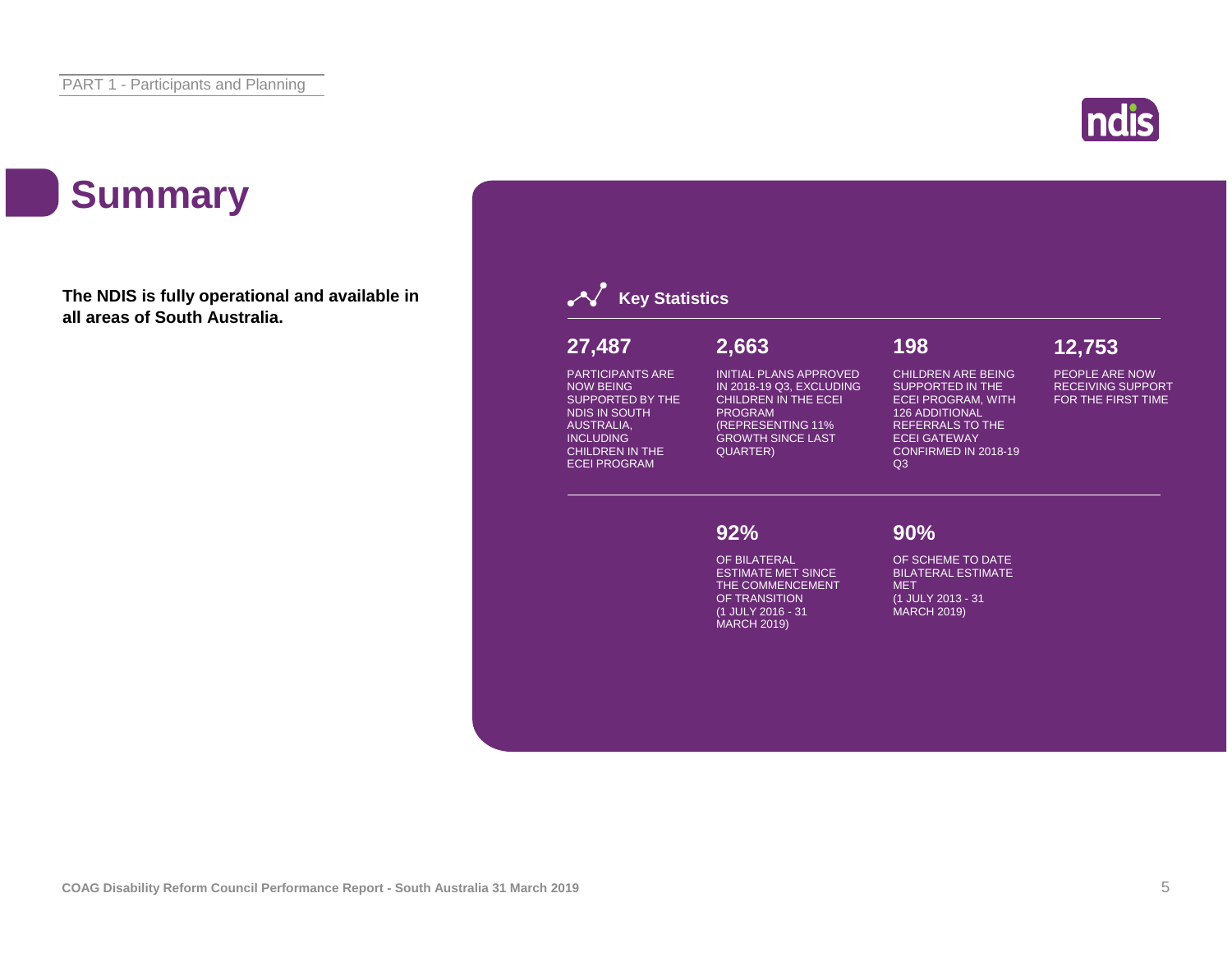

## **Quarterly Intake**

### **2018-19 Q3**

**Of the 1,174 participants deemed 'eligible' this quarter 73% were 'New' participants (i.e. had not transitioned from an existing State/Territory or Commonwealth program).**

**Of the 2,663 plan approvals this quarter, 48% were 'New' participants (i.e. had not transitioned from an existing State/Territory or Commonwealth program), 87% entered with a permanent disability and 116 were previously confirmed as ECEI at 2018-19 Q2.**

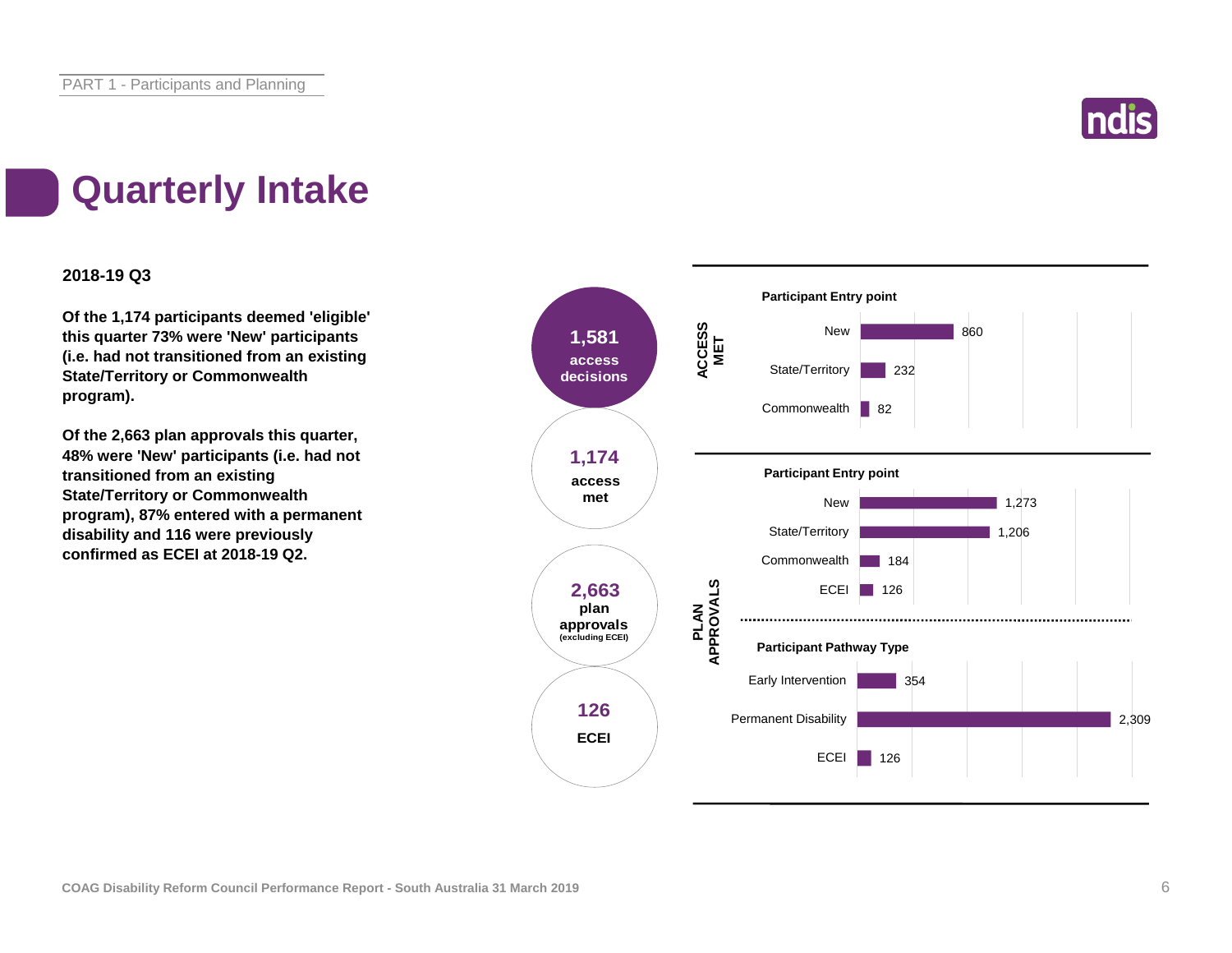## **Quarterly Intake Detail**

**24,626 at the end of 2018-19 Q2 to 27,289 by the end of 2018-19 Q3, an increase of 2,663 approvals.**

**At the end of the quarter, 198 children are being supported in the ECEI gateway. Of these, 72 were previously confirmed as ECEI at 31 December 2018 and an additional 126 children entered the gateway this quarter.**

**Overall, 1,054 participants with approved plans have exited the Scheme, resulting in 26,433 active participants (including ECEI) as at 31 March 2019.**

There were 4,992 plan reviews this quarter. This

figure relates to all participants who have

entered the scheme.

**Plan approval numbers have increased from Change in plan approvals between 31 December 2018 and 31 March 2019**



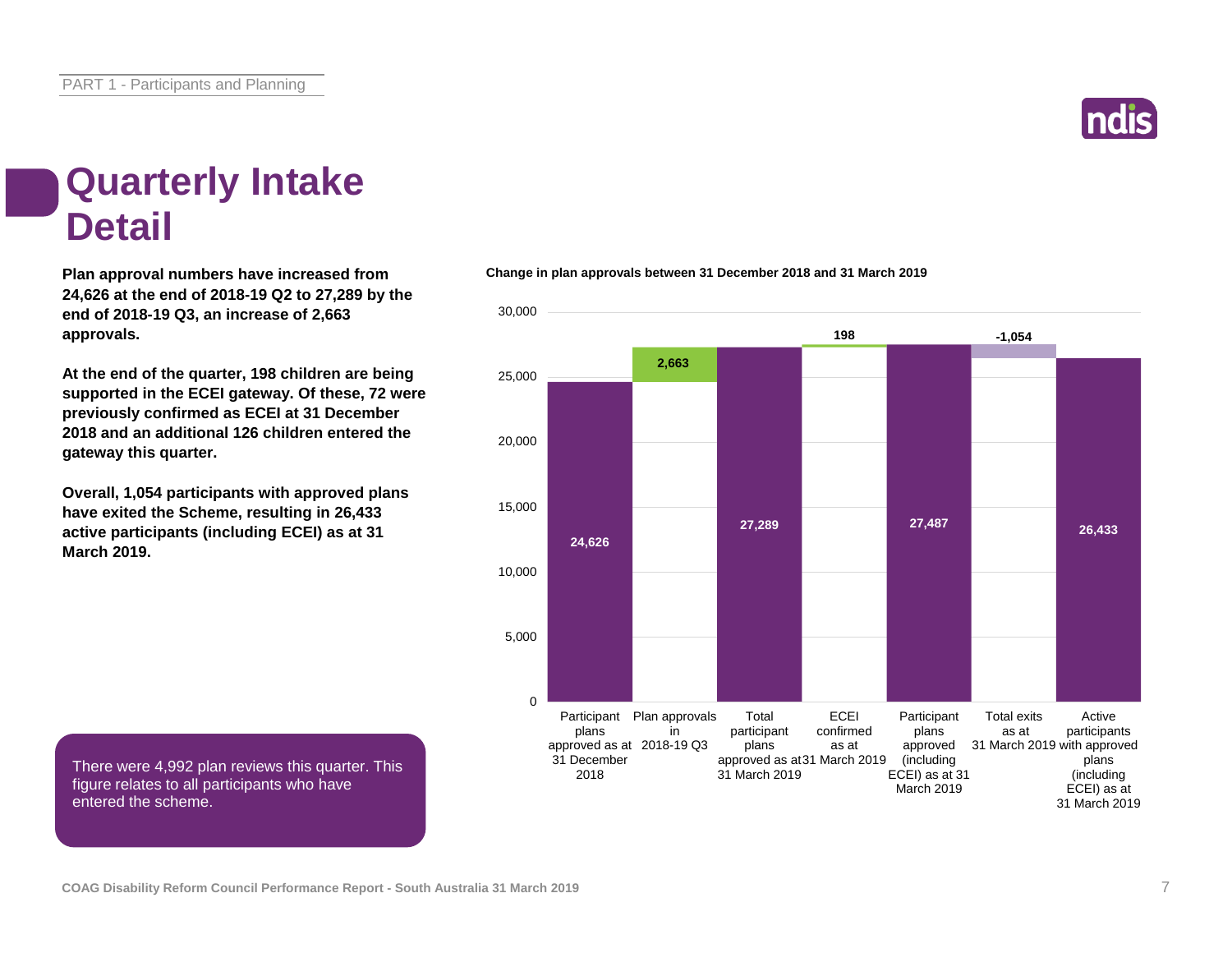## **Cumulative Position**

**At the end of 2018-19 Q3, the cumulative total number of participants receiving support was 27,487 (including 198 children supported through the ECEI gateway). Of these, 12,459 transitioned from an existing State/Territory program, 2,077 transitioned from an existing Commonwealth program and 12,753 participants are now receiving support for the first time.**

**Overall, since 1 July 2013, there have been 35,436 people with access decisions.**





### **92%**

of bilateral estimate met since the commencement of transition (1 July 2016 - 31 March 2019)

### **90%**

of scheme to date bilateral estimate met (1 July 2013 - 31 March 2019)

### **27,289**

plan approvals to date; 27,487 including ECEI confirmed

### **Plan approvals by participant referral pathway**



Cumulative position reporting is inclusive of trial participants for the reported period and represents participants who have or have had an approved plan.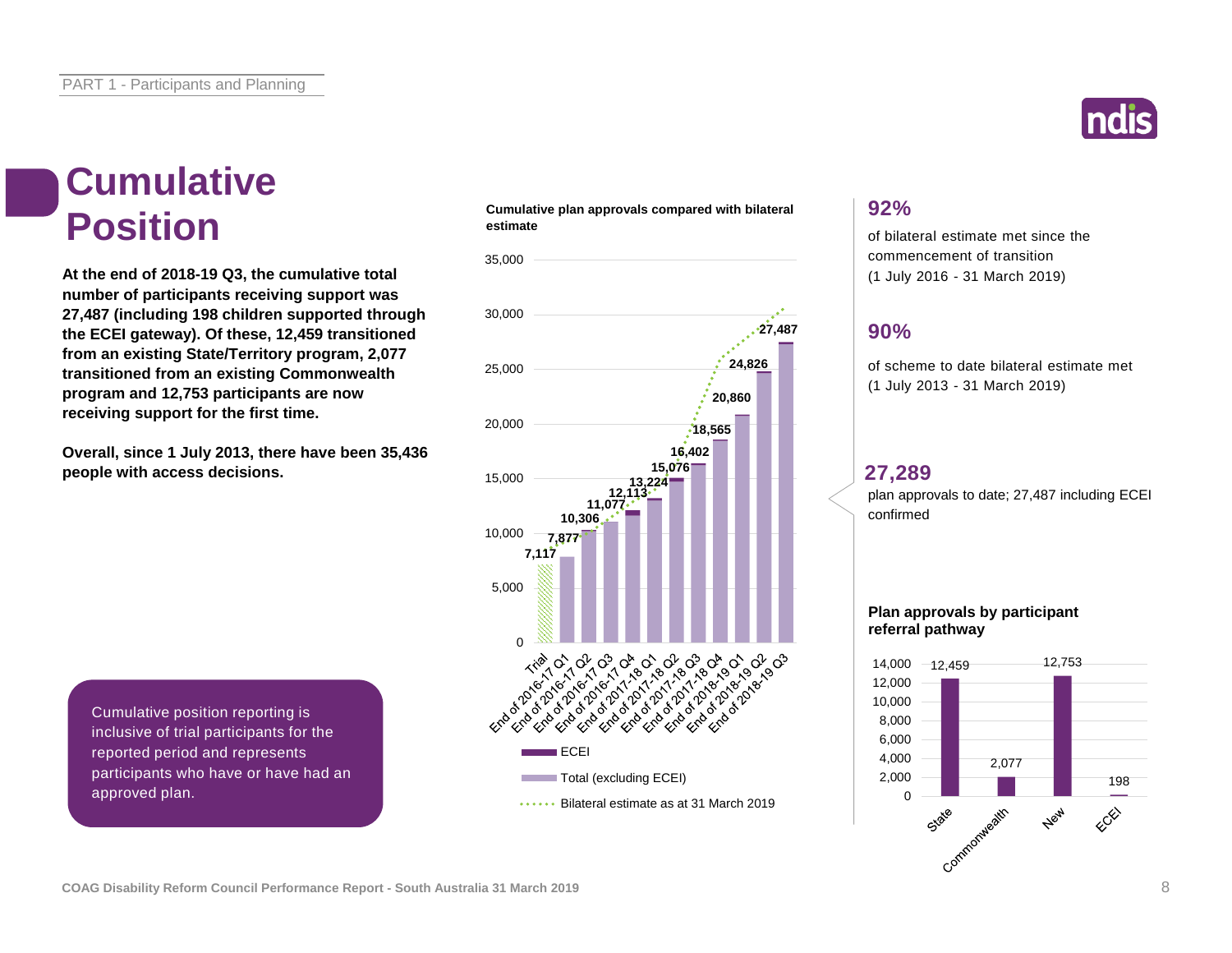

## **Participant Profiles by Age Group**

**These bar charts show the demographic profile of active participants with a plan approved in 2018-19 Q3, compared with plan approvals at 31 December 2018, by age group.**

**21% of participants entering this quarter are aged 55 to 64 years and a further 18% are aged 45 to 54 years. Only 13% of participants entering this quarter are aged 7 to 14 years compared with 37% in previous periods. This is due to the aged based phasing schedule in SA.**

**Active participants with a plan approved in 2018-19 Q3 by age group**



### **% of active participants with a plan approved by age group**



■% of active participants with a plan approved in prior quarters ■% of active participants with a plan approved in 2018-19 Q3

Note 1: Due to the aged based phasing which commenced with children in SA, there are a low number of participants aged 19 and over who entered the Scheme in prior quarters.

Note 2: The age eligibility requirements for the NDIS are based on the age as at the access request date. Participants with their initial plan approved aged 65+ have turned 65 since their access request was received.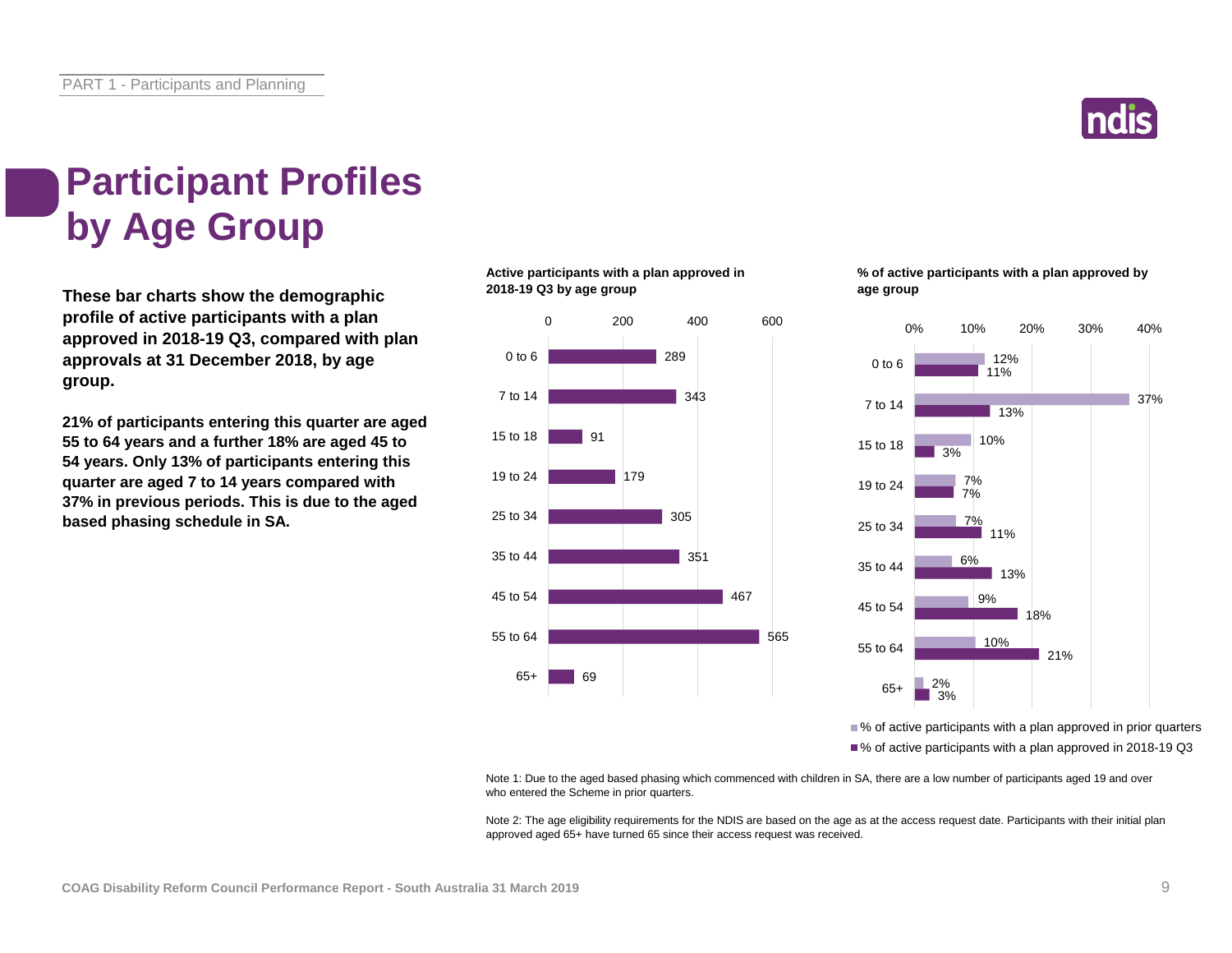

38%

25%

0% 20% 40% 60%

26% 22%

## **Participant Profiles by Disability Group**

**These bar charts show the demographic profile of active participants with a plan approved in 2018-19 Q3, compared with plan approvals at 31 December 2018, by disability group.**

**Of the participants entering this quarter, 26% have a primary disability group of Intellectual Disability and 22% have a primary disability group of Autism.**

### **Active participants with a plan approved in 2018-19 Q3 by disability group**



### **% of active participants with a plan approved by disability group**

Intellectual Disability

Autism

3%



■ % of active participants with a plan approved in prior quarters ■% of active participants with a plan approved in 2018-19 Q3

Note 1: Of the 700 active participants identified as having an intellectual disability, 62 (9%) have Down syndrome. Note 2: Since 2017-18 Q1 Developmental Delay and Global Developmental Delay have been reported separately to the Intellectual Disability group.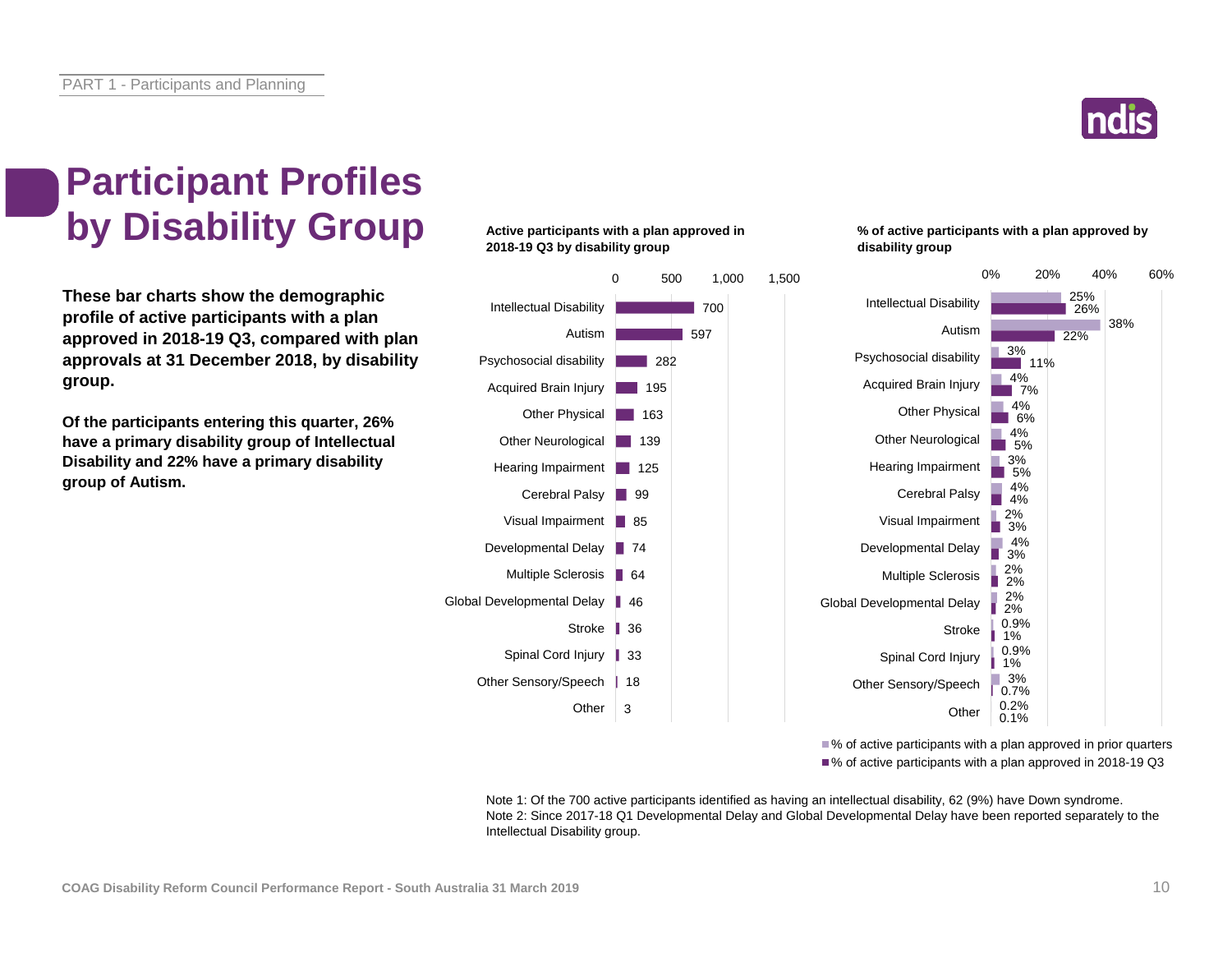

### **Participant Profiles by Level of Function**

**These bar charts show the demographic profile of active participants with a plan approved in 2018-19 Q3, compared with plan approvals at 31 December 2018, by level of function.**

**For participants with a plan approval in the current quarter:** 

**• 17% of active participants had a relatively high level of function**

**• 52% of active participants had a relatively moderate level of function** 

**• 31% had a relatively low level of function**

**These relativities are within the NDIS participant population, and not comparable to the general population.**

**% of active participants with a plan approved by level of function**



■% of active participants with a plan approved in 2018-19 Q3

Note: An ICT issue has been identified and as a result, reporting by level of function is not accurate. This issue is currently under investigation and will be reconciled for reporting as at 30 June 2019.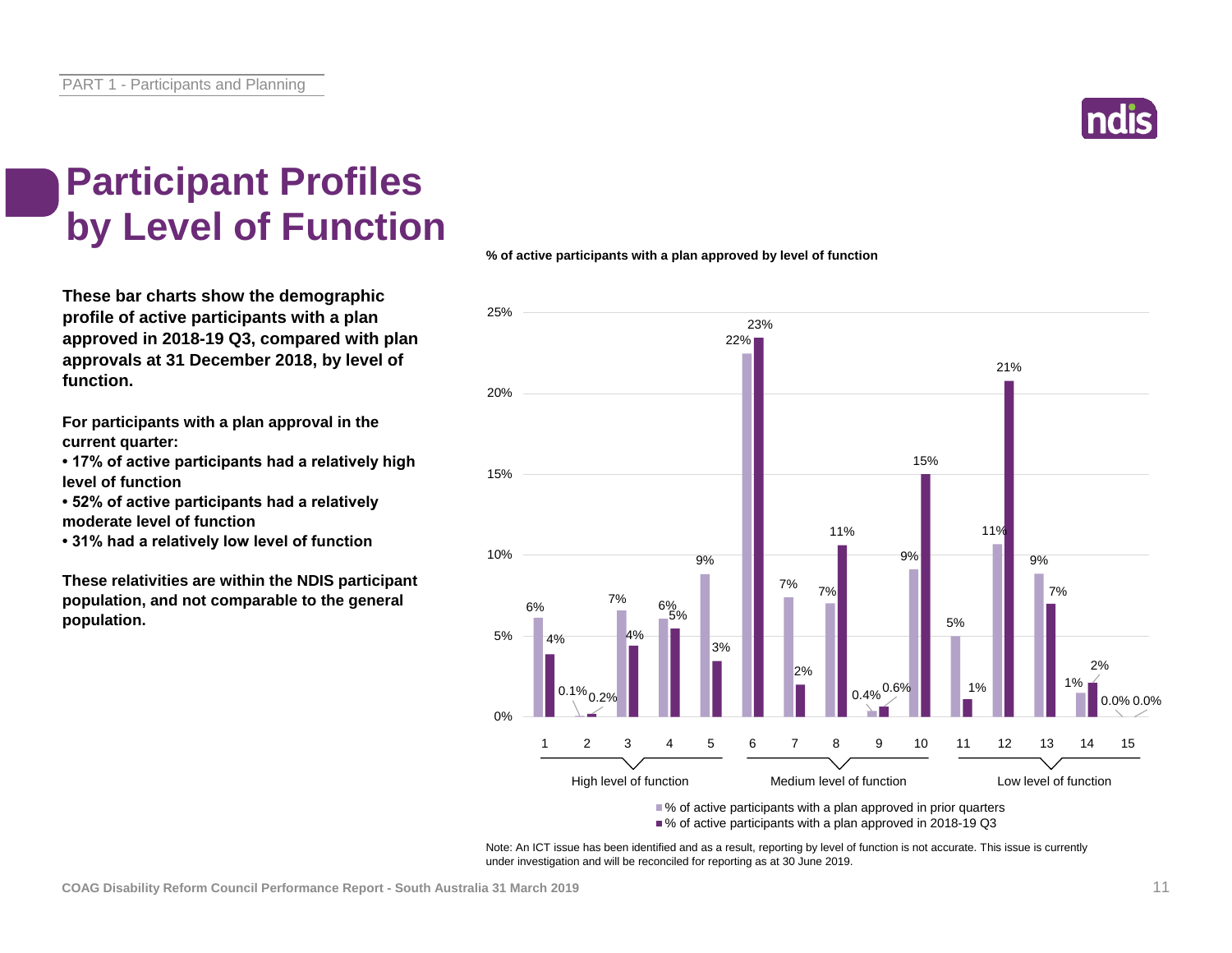### **ndis**

# **Participant Profiles**

**These charts show the demographic profile of active participants with a plan approved in 2018- 19 Q3, compared with plan approvals as at 31 December 2018, by gender.**

**The majority of participants are males.**

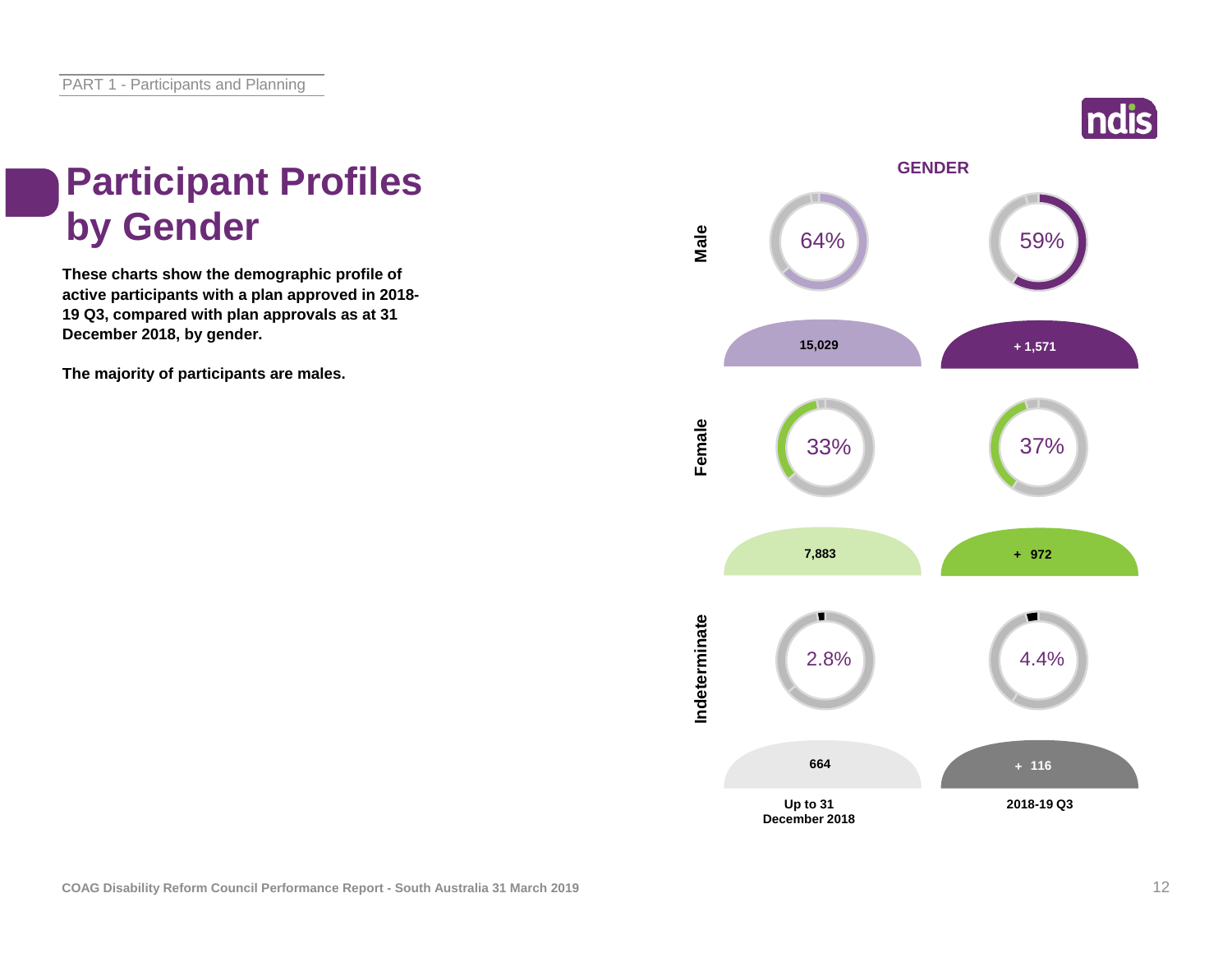### **Participant Profiles**

**These bar charts show other demographic profiles of active participants with a plan approved in 2018-19 Q3, compared with plan approvals as at 31 December 2018.**

**Of the participants with a plan approved in 2018-19 Q3:**

**• 5.2% were Aboriginal or Torres Strait Islander, compared with 4.4% in previous periods combined.**

**• 2.0% were young people in residential aged care, compared with 0.6% in previous periods combined.**

**• 8.3% were culturally and linguistically diverse, compared with 6.6% in previous periods combined.**

| <b>Aboriginal &amp; Torres Strait Islander</b>         | 2018-19 Q3 |                             | % of active<br>participants |  |
|--------------------------------------------------------|------------|-----------------------------|-----------------------------|--|
| <b>Aboriginal and Torres Strait Islander</b>           | 137        | 4.4%<br>5.2%                |                             |  |
| Not Aboriginal and Torres Strait Islander              | 2,382      |                             | 90.2%<br>89.6%              |  |
| <b>Not Stated</b>                                      | 140        | 5.4%<br>5.3%                |                             |  |
|                                                        |            |                             | <b>Prior Quarters</b>       |  |
|                                                        |            |                             | ■2018-19 Q3                 |  |
|                                                        |            |                             |                             |  |
| Young people in residential aged care<br><b>status</b> | 2018-19 Q3 | % of active<br>participants |                             |  |
| Young people in residential aged care                  | 54         | 0.6%<br>2.0%                | 99.4%                       |  |
| Young people not in residential aged care              | 2,605      |                             |                             |  |
|                                                        |            |                             | 98.0%                       |  |
|                                                        |            | Prior Quarters              |                             |  |
|                                                        |            |                             | ■2018-19 Q3                 |  |
| <b>Culturally and linguistically diverse</b>           | 2018-19 Q3 |                             | % of active<br>participants |  |
| <b>Culturally and linguistically diverse</b>           | 220        | 6.6%<br>8.3%                | 92.5%                       |  |
| Not culturally and linguistically diverse              | 2,438      |                             |                             |  |
| <b>Not stated</b>                                      | 1          | 0.9%<br>0.0%                | 91.7%                       |  |
|                                                        |            | ■ Prior Quarters            |                             |  |

■2018-19 Q3

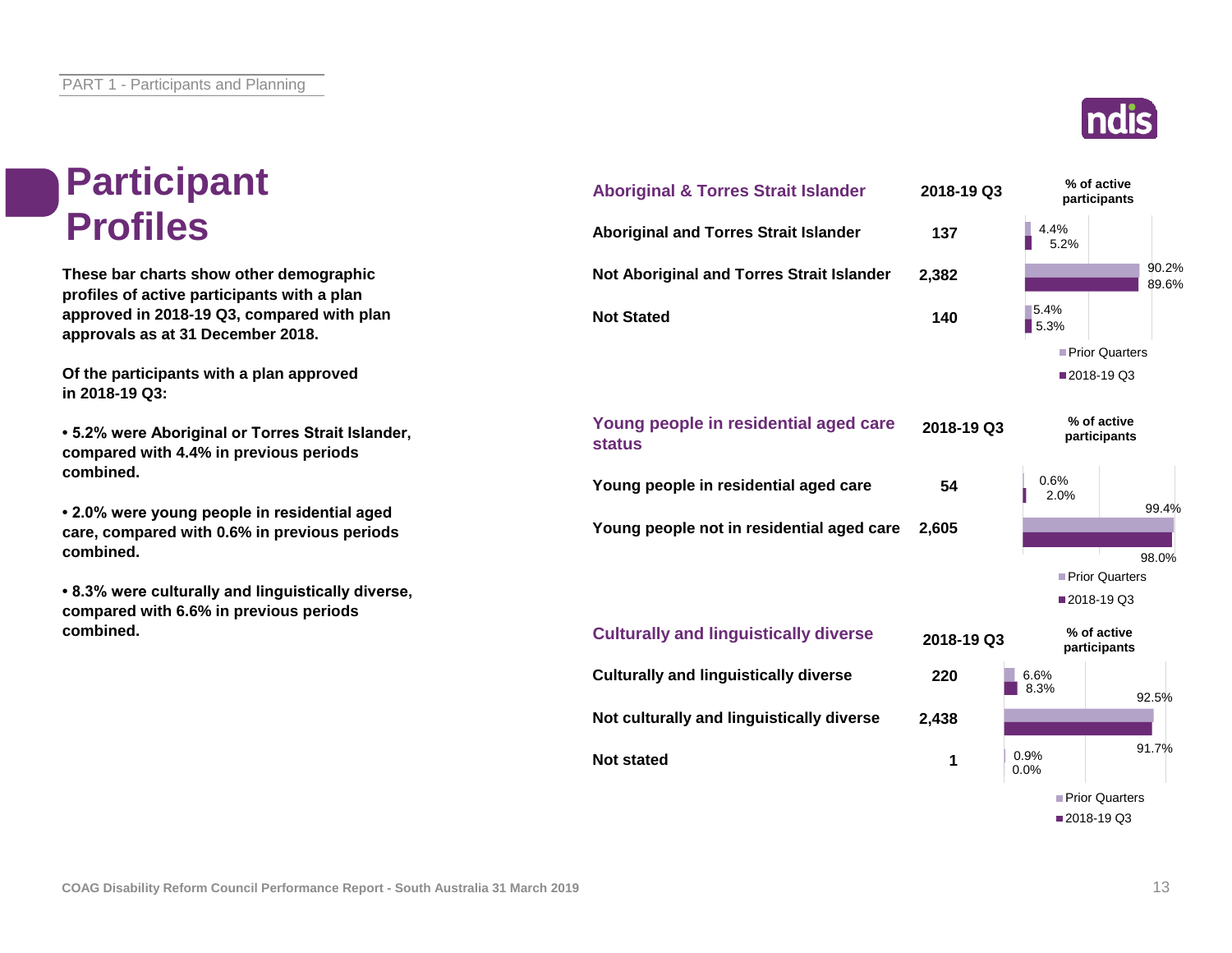

### **Plan Management Support Coordination**

**The proportion of participants electing to fully or partly self-manage their plan was higher in 2018-19 Q3 at 21%, compared with 20% in previous quarters combined.**

**41% of participants who have had a plan approved in 2018-19 Q3 have support coordination in their plan, compared to 37% in previous quarters combined.**

**Prior quarters (transition only)**





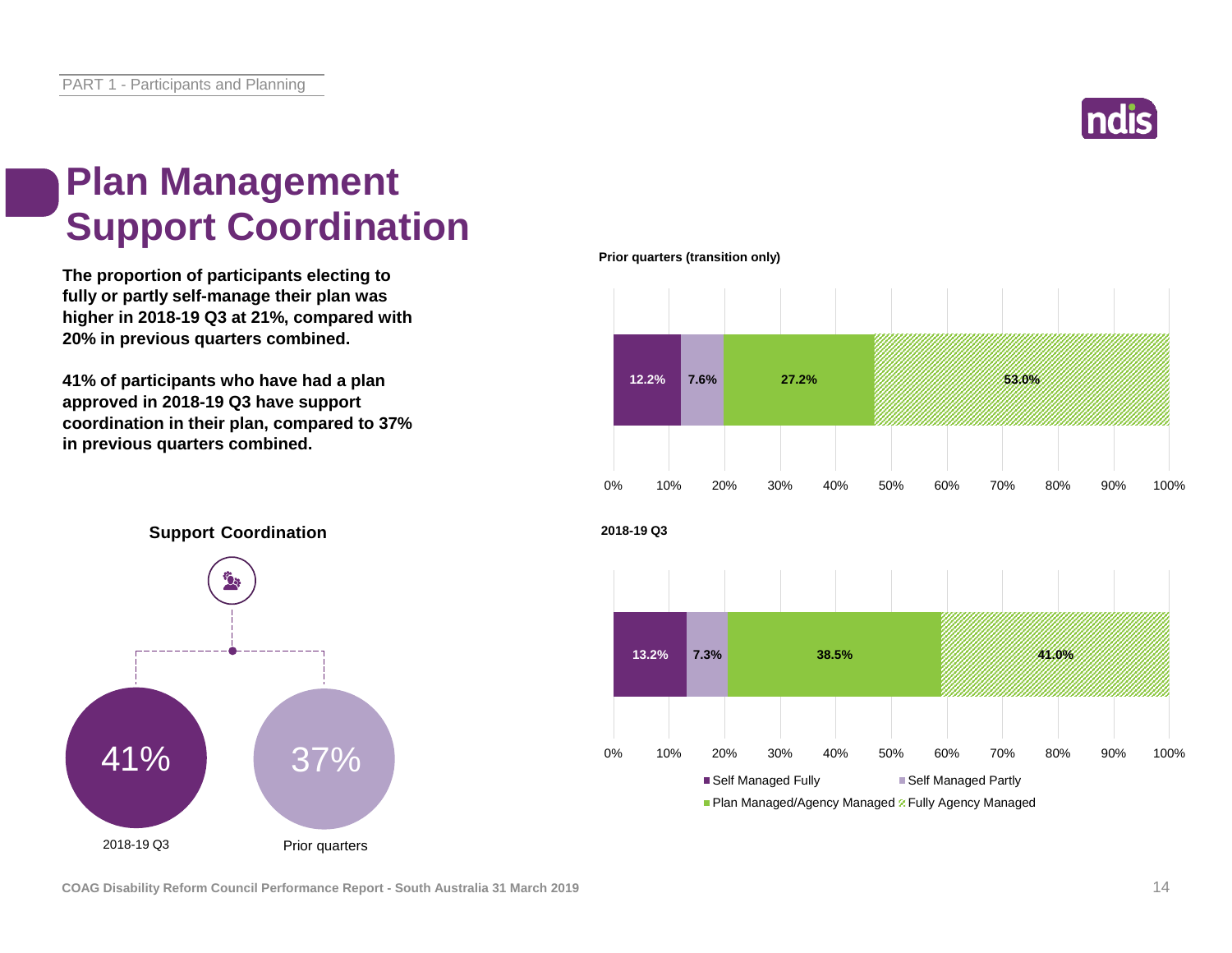

### **Plan Activation**

**Plan activation refers to the amount of time between a participant's initial plan being approved, and the date the participant first receives support.**

**There has been a change in methodology used to calculate these results since the previous quarter. Duration to plan activation is now calculated as the time from a participant's initial plan approval to when the participant first uses plan supports (previously only the initial plan for each participant was considered). In-kind supports are now also included (previously excluded). As a result, a higher proportion of participants are identified as activating their plans within 90 days, and a lower proportion have no payments.**

**The percentage of participants who activated plans within 90 days of initial plan approval was:** 

**• 89% of participants entering in 2018-19 Q1**

**• 83% of participants entering in previous quarters combined**

Plan activation figures are approximations based on payment data. As there is a lag between when the support is provided to a participant, and the payment being made, these statistics are a conservative estimate; it is likely plan activation is faster than presented.

**Duration to Plan activation for participants with initial plan approval**



Note: Participants with initial plans approved after the end of 2018-19 Q1 have been excluded from the charts. They are relatively new and it is too early to examine their durations to activation.

**Prior Quarters (Transition Only)**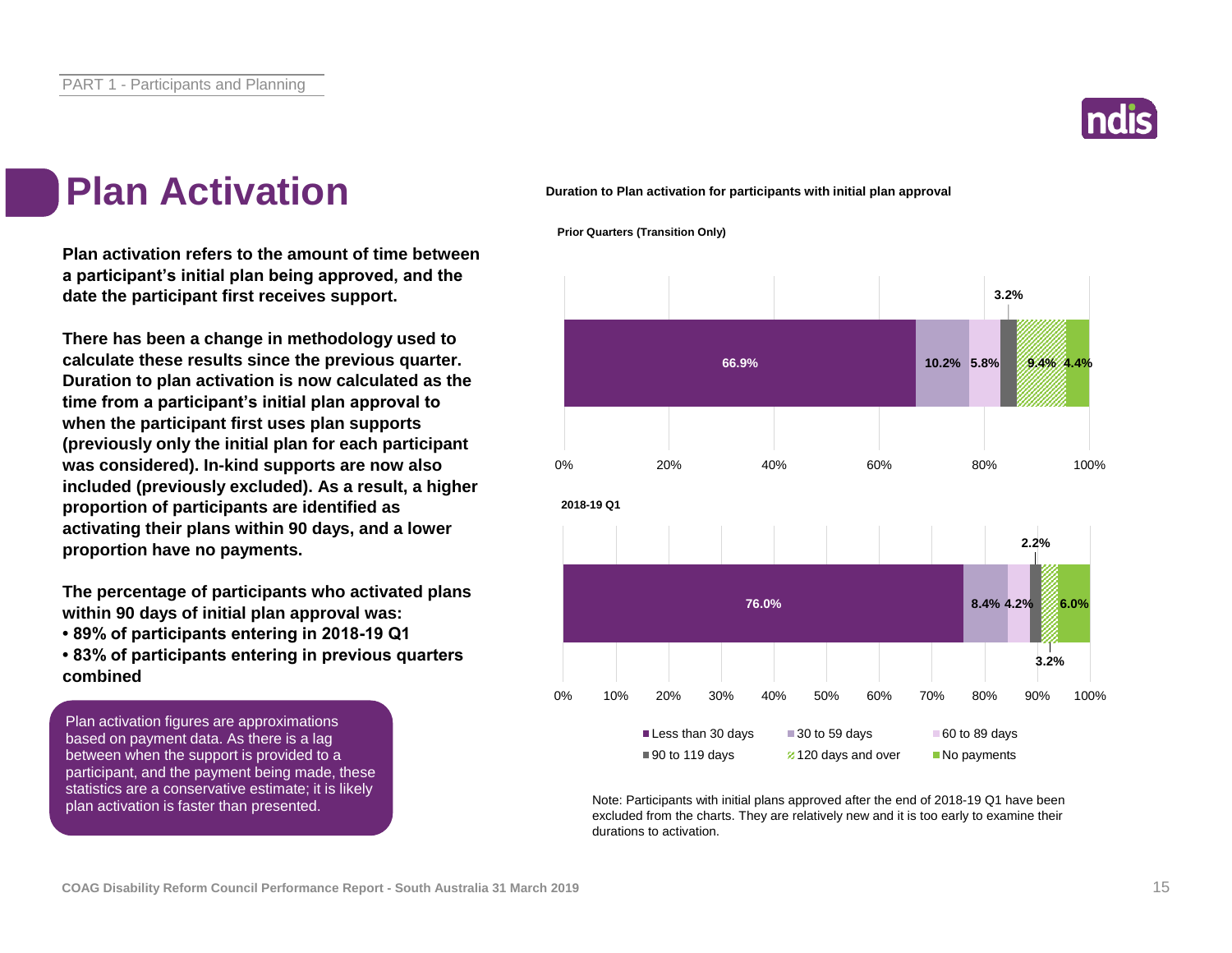### **Participant Outcomes**

**This information on participant outcomes has been collected from 99% of participants who received their initial plan since 1 July 2016 (when they entered the scheme).**

**• 68% of participants from school age to 14 are able to make friends outside of family/carers, compared to 61% of participants aged 0 to before school**

**• 58% of participants aged 0 to before school are engaged in age appropriate community, cultural or religious activities, compared to 36% - 45% for other age groups**

**• 76% of participants from school age to 14 attend school in a mainstream class, compared to 34% of participants aged 15 to 24**

**• 29% of participants aged 25 and over have a paid job, compared to 23% of participants aged 15 to 24**

**• 67% of participants aged 25 and over choose what they do every day, compared to 51% of participants aged 15 to 24**

### **Selected key baseline indicators for participants**



 $\Box$  0 to before school  $\Box$  School to 14  $\Box$  15 to 24  $\Box$  25 and over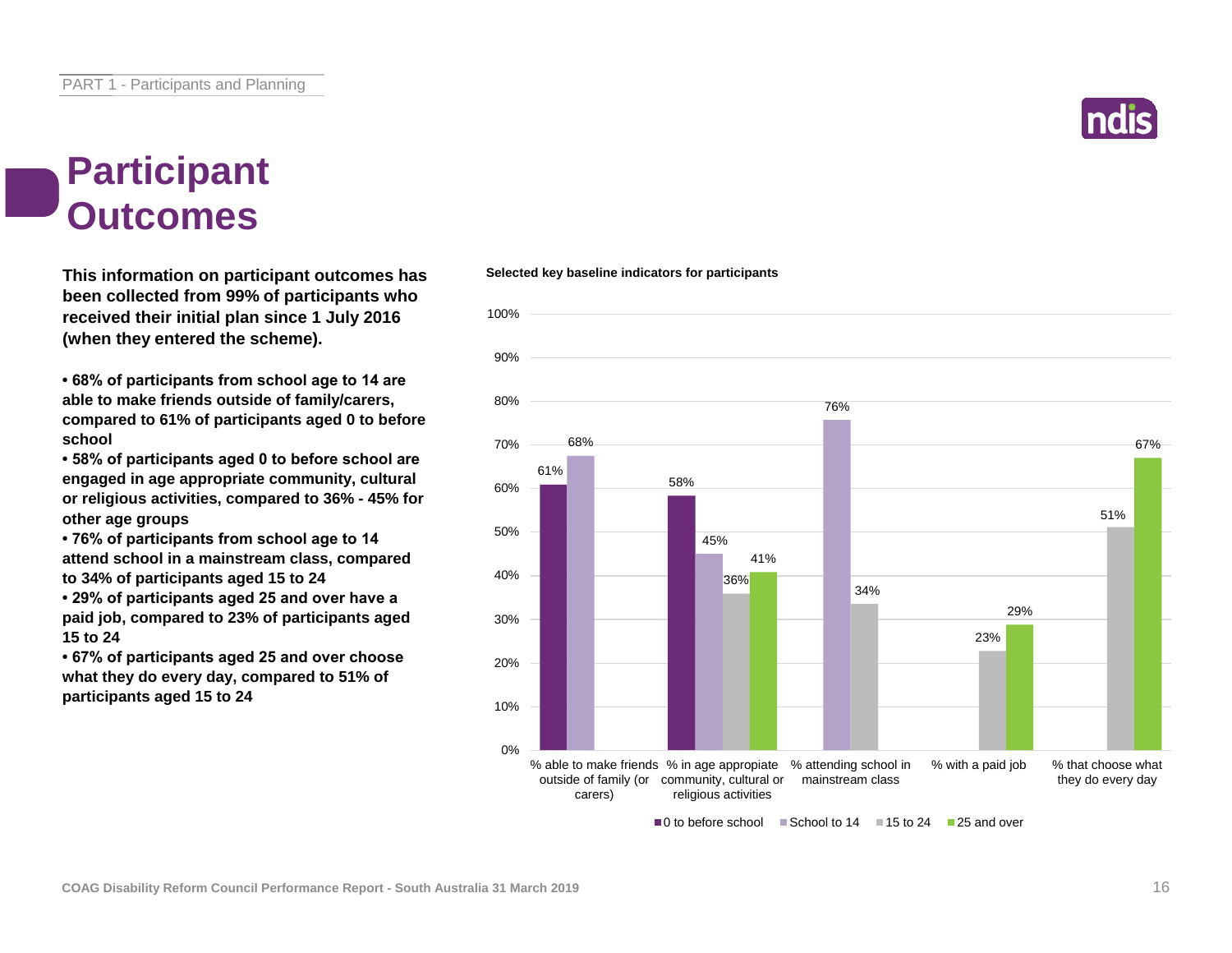### **Family/Carers Outcomes**

**The percentage of participants' families/carers when they entered the Scheme (baseline indicators):**

**• working in a paid job was highest for participants aged 0 to 14 and 15 to 24 (both 47%) • able to advocate for their child/family member was highest for participants aged 0 to 14 and participants aged 15 to 24 (78%)**

**• who have friends and family they can see as often as they like was highest for participants aged 25 and over (57%)**

**• who feel in control selecting services was highest for participants aged 25 and over (50%) • who support/plan for their family member through life stage transitions was highest for participants aged 0 to 14 (86%)**

**Selected key baseline indicators for families and carers of participants**



 $\blacksquare$ 0 to 14  $\blacksquare$  15 to 24  $\blacksquare$  25 and over

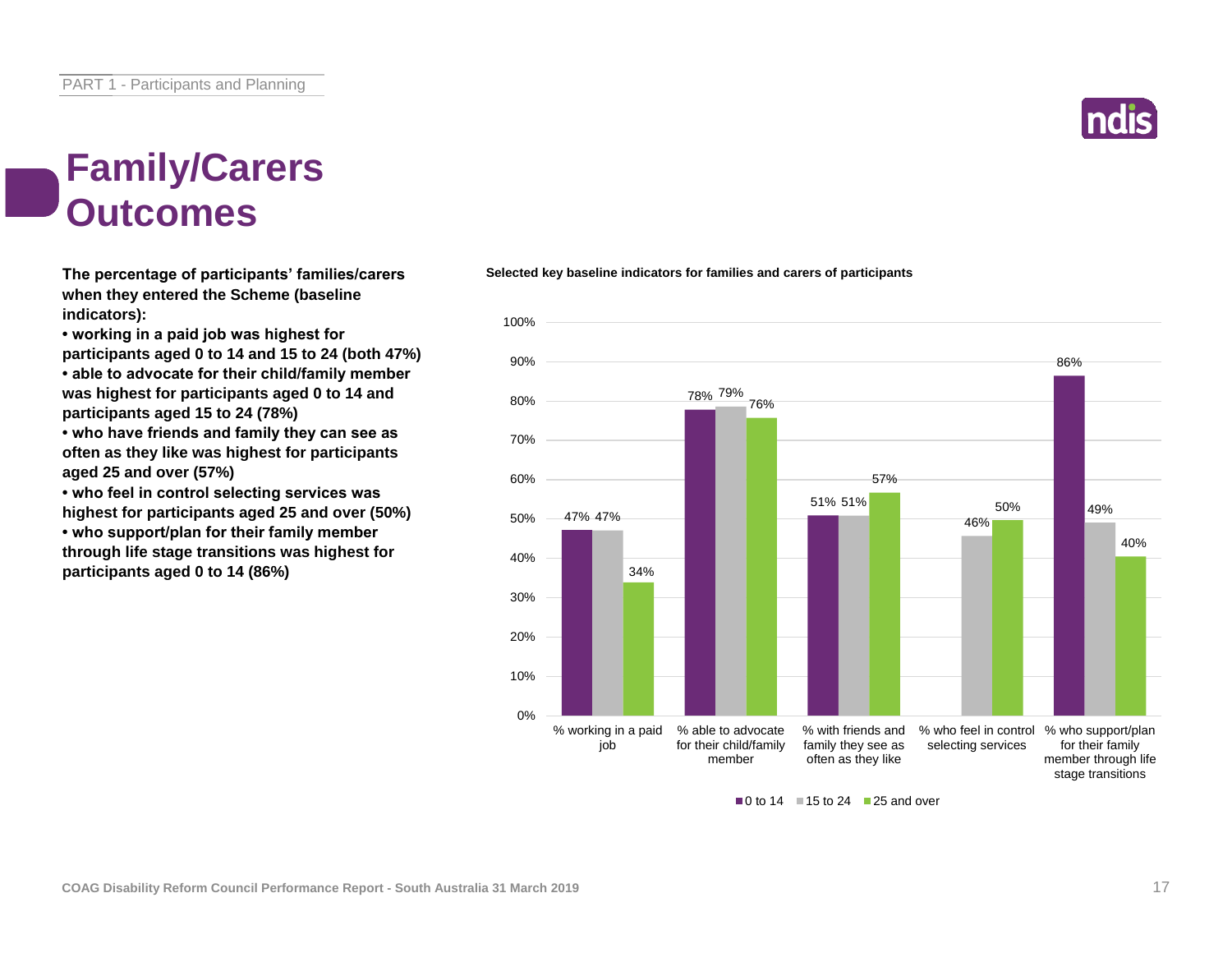

### **Has the NDIS helped? Participants**

**This data reflects participants' perceptions on whether engagement with the NDIS has helped them.**

**The NDIA asked the question 'Has the NDIS helped?' to individuals who entered the Scheme between 1 July 2016 and 31 March 2017, after their first year participating in the Scheme and again at the end of their second year of the Scheme.**

**Participants' perceptions of whether the NDIS has helped improved from year one to year two for those in the age group School to 14, and results were mixed for the other age groups with sufficient data.**

### **"Has the NDIS helped?" questions for participants**





Note: There was insufficient data to report for participants aged 25 and over for this quarter.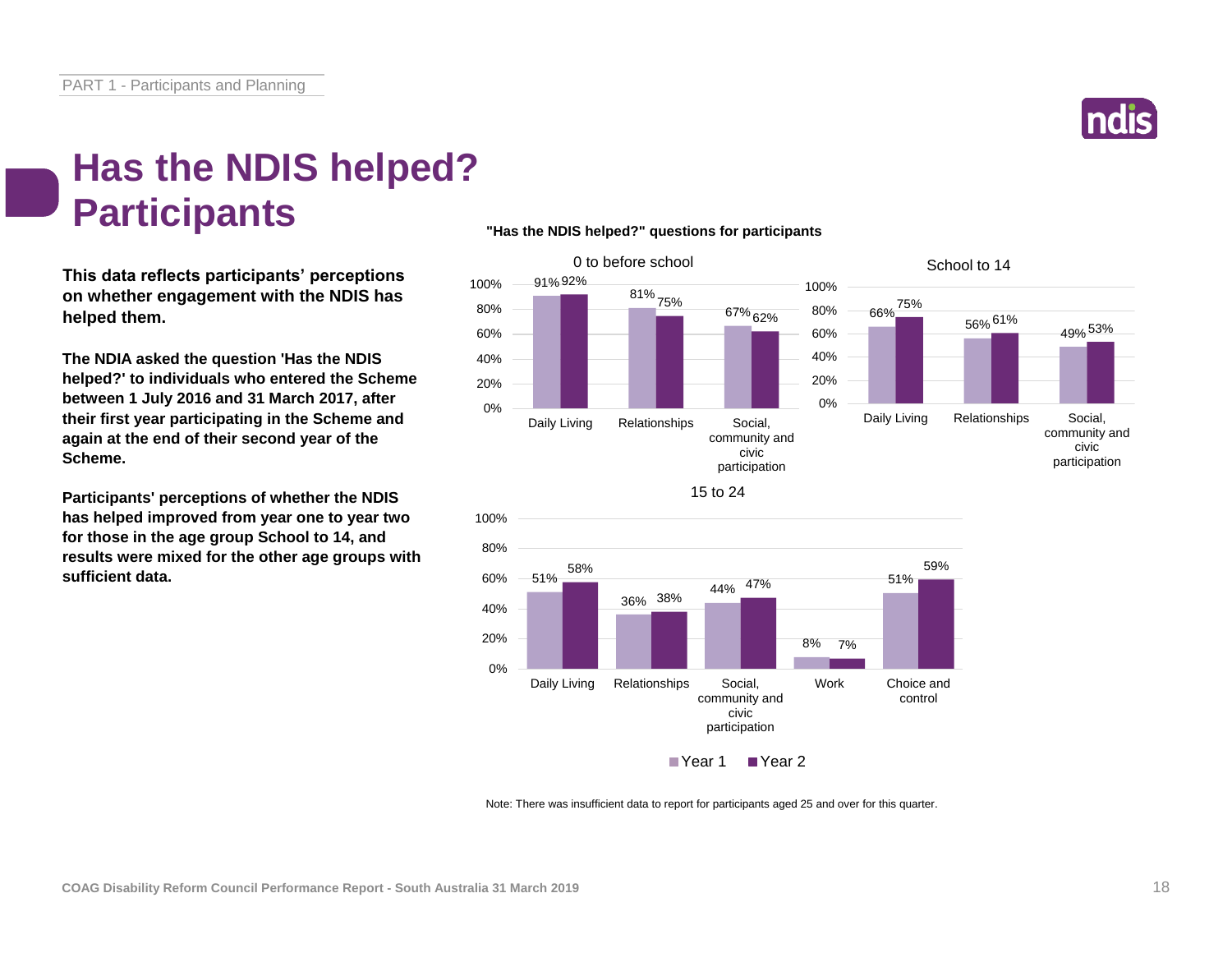

### **Has the NDIS helped? Family/Carers**

**This data reflects families and carers' perceptions on whether engagement with the NDIS has helped them.**

**The NDIA asked the question 'Has the NDIS helped?' to families and carers of individuals who entered the Scheme between 1 July 2016 and 31 March 2017, after their first year participating in the Scheme and again at the end of their second year of the Scheme.**

**Changes in family and carers' perceptions of whether the NDIS has helped from year one to year two were mixed.**

### **"Has the NDIS helped?" questions for families and carers of participants**



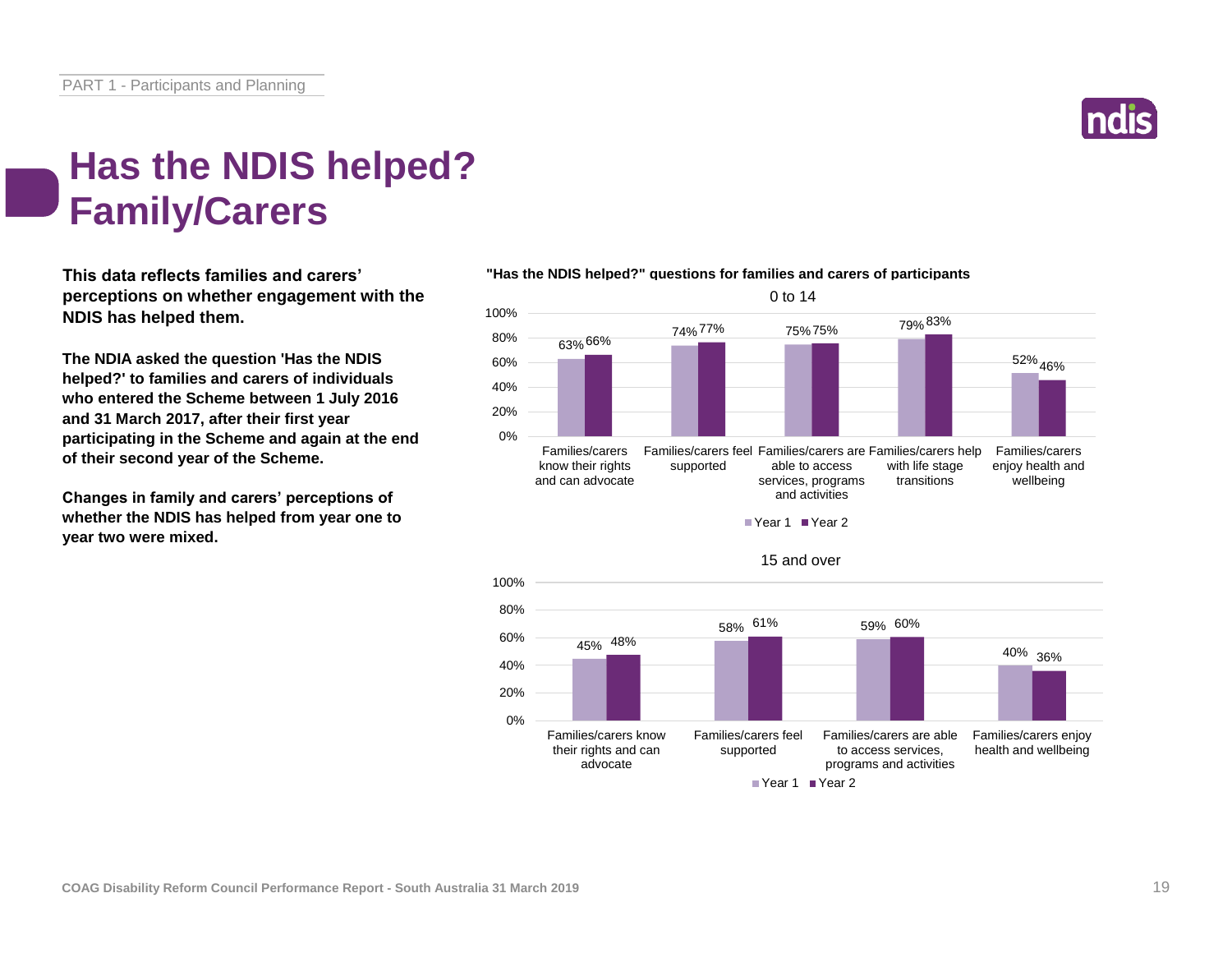

### **Participants in Work**

**The NDIA is acutely aware of the benefits that employment brings to participants and tracks employment outcomes to see whether the NDIS has helped participants to find paid work.**

**Baseline measures on employment are collected as a participant enters the Scheme, after their first year and again at the end of their second year of the Scheme. This data relates to participants who entered the Scheme between 1 July 2016 and 31 March 2017.**

**Overall, the percentage of participants in paid work increased from 6% to 19%.**

**Participants in paid employment, by age group.**



Note: There was insufficient data to report for participants aged 25 and over for this quarter.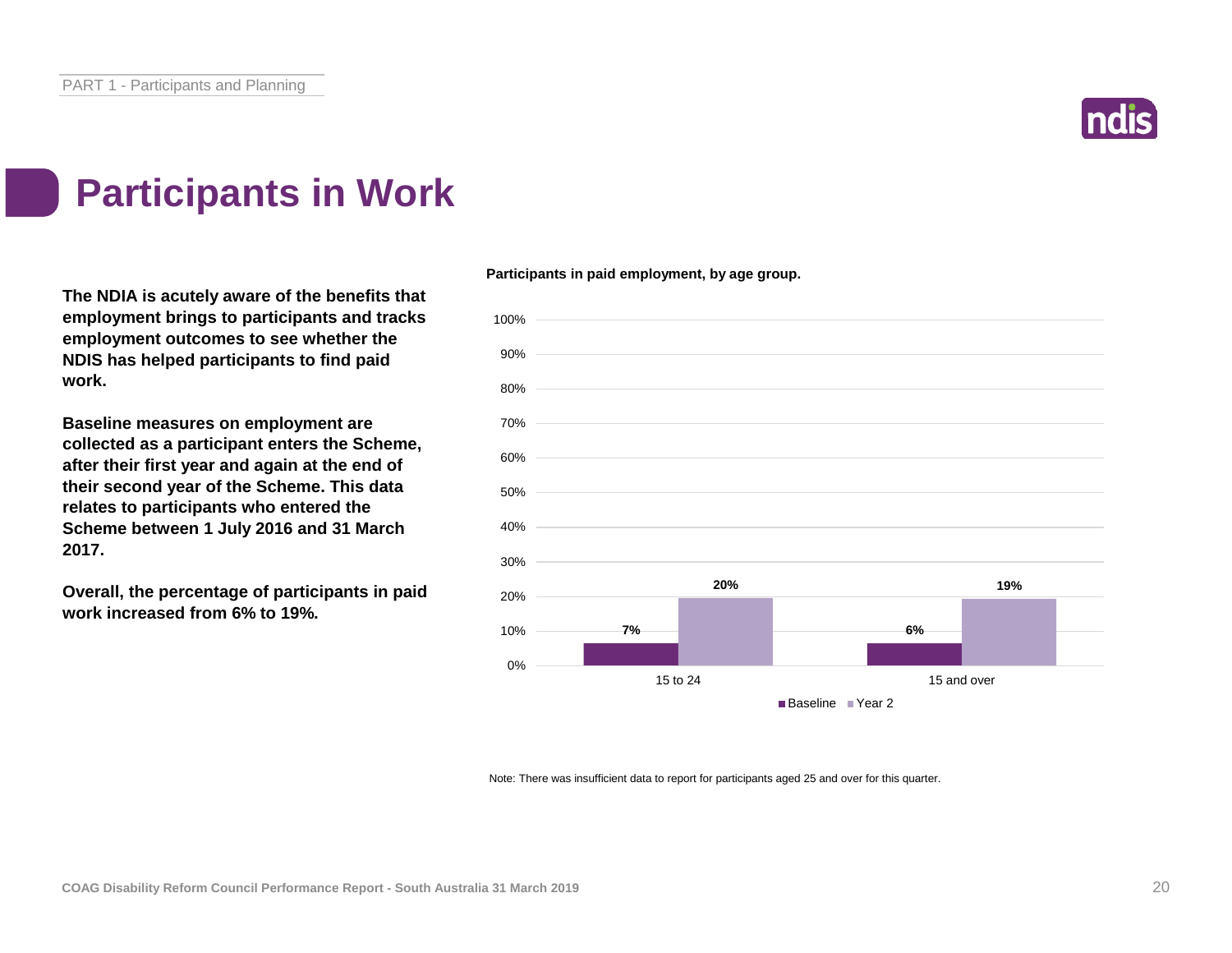**COAG Disability Reform Council Performance Report - South Australia 31 March 2019** 21

### **Participants involved in community and social activities**

**The number of participants engaging in community and social activities is one of the key measures for ensuring quality experiences and outcomes for participants.**

**For participants who entered the Scheme between 1 July 2016 and 31 March 2017, levels of engagement in community and social activity are being tracked to see whether the NDIS has helped them to increase their participation.**

**Overall, the percentage of participants engaged in social activities in their communities increased from 32% to 44%.**

**NDIS Participants participating in social activities in their community, by age group.**



Note: There was insufficient data to report for participants aged 25 and over for this quarter.



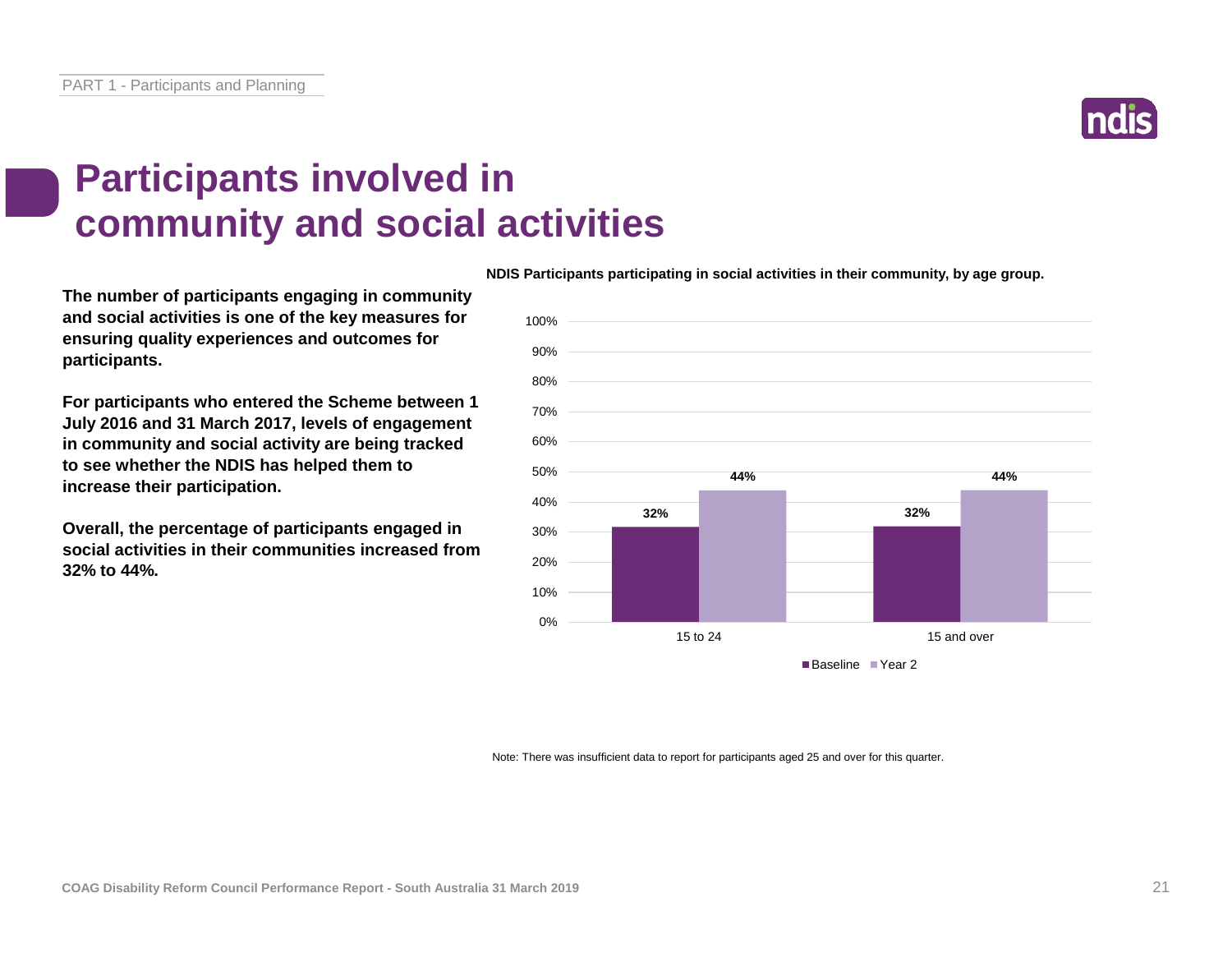

## **Participant Satisfaction**

**82% of participants rated their satisfaction with the Agency's planning process as either good or very good in the current quarter. This has increased since the last quarter with sufficient data**

**A new participant satisfaction survey has been developed. Going forward it will better record the experience of NDIS participants, and their families and carers, at different stages of the participant pathway.**

**Proportion of participants describing satisfaction with the Agency's planning process as good or very good - by quarter**



Note: Participant satisfaction results are not shown if there is insufficient data in the group.

Participant satisfaction under the existing survey method continues to be high, but has been below the trial site level. The NDIS process and what is a site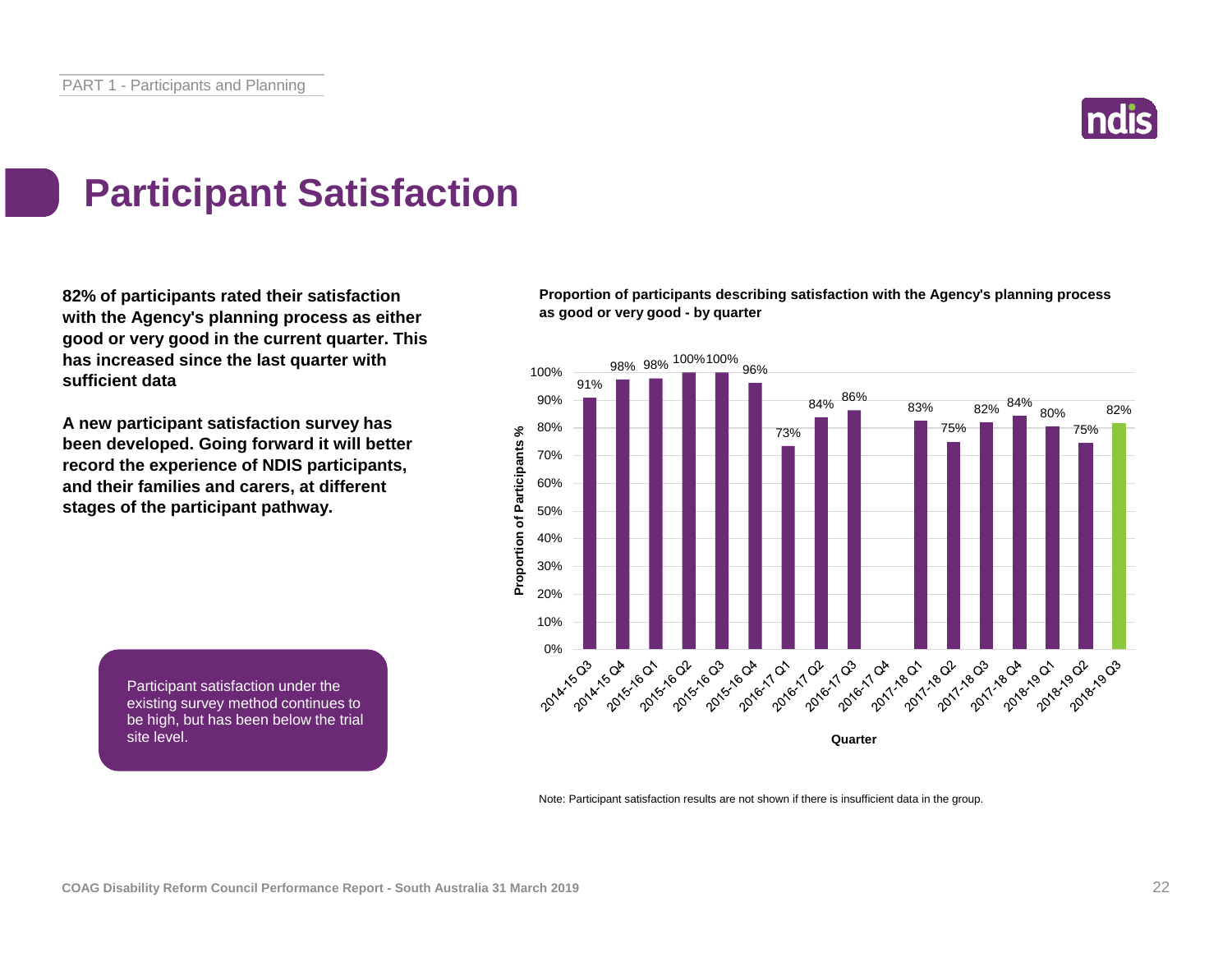## **Committed Supports and Payments**

Both committed and paid supports to participants are increasing in line with the growing scheme.

Of the \$1.5 billion that has been committed in participant plans, \$850.7 million has been paid to date.



**South Australia - 31 March 2019**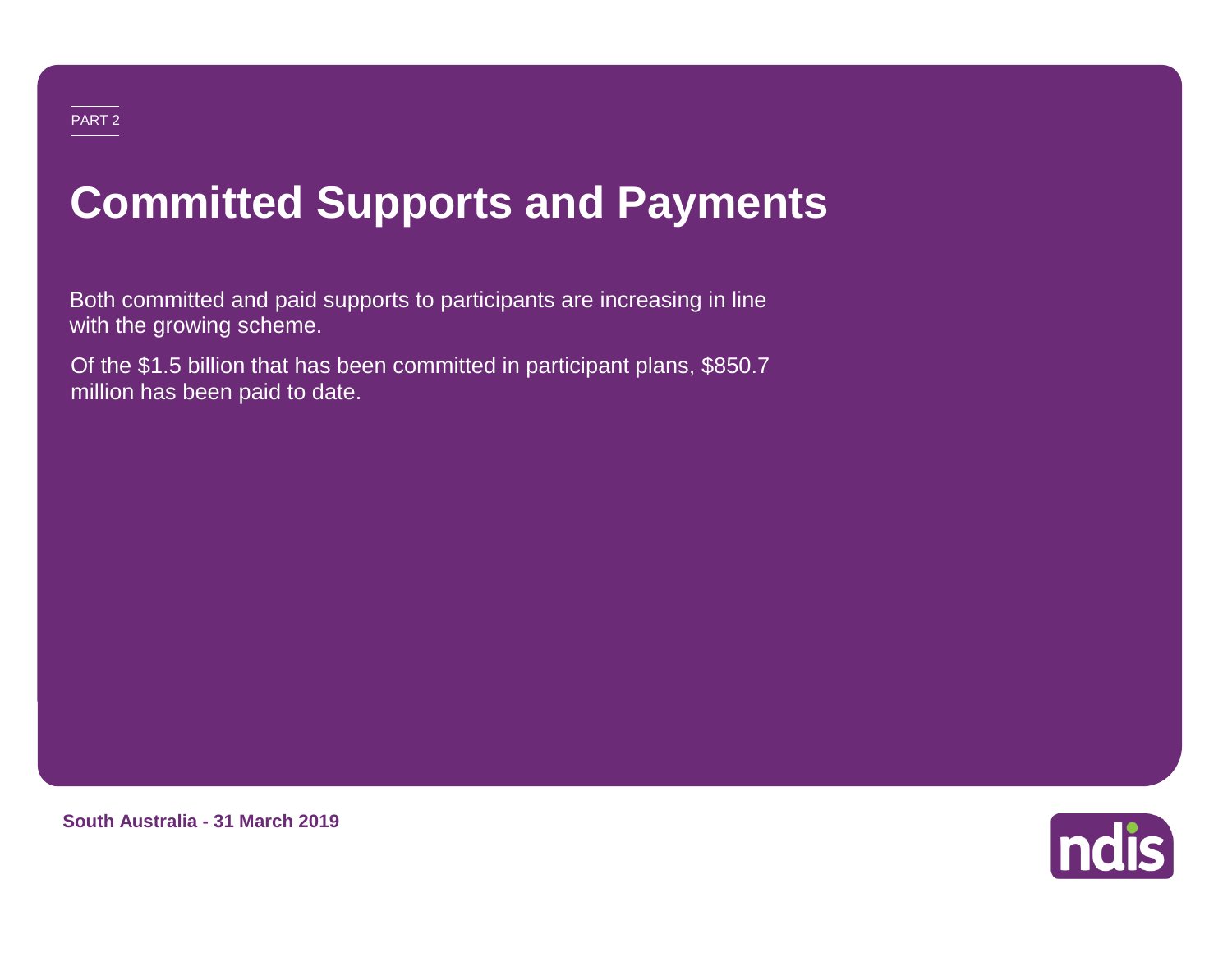## **Summary**

**This section presents information on the amount committed in plans and payments to service providers and participants.**

### **Key Statistics** SUMMARY OF PAYMENTS FOR SUPPORTS PROVIDED BY FINANCIAL YEAR SINCE THE NDIS TRIAL WAS LAUNCHED IN 2013-14: 2013-14: \$5.9M 2014-15: \$30.9M 2015-16: \$65.2M 2016-17: \$106.4M 2017-18: \$217.2M 2018-19: \$425.1M TO DATE. PERCENTAGE OF COMMITTED SUPPORTS UTILISATION BY FINANCIAL YEAR: 2013-14: 54% 2014-15: 61% 2015-16: 61% 2016-17: 56% 2017-18: 59% UTILISATION OF COMMITTED SUPPORTS IN 2018-19 IS STILL EMERGING. MILLION OF **COMMITTED** SUPPORTS IN RESPECT OF PRIOR FINANCIAL YEARS INCLUDING TRIAL **\$726.7** MILLION OF SUPPORTS IN RESPECT OF 2018-19 TO DATE **\$744.7**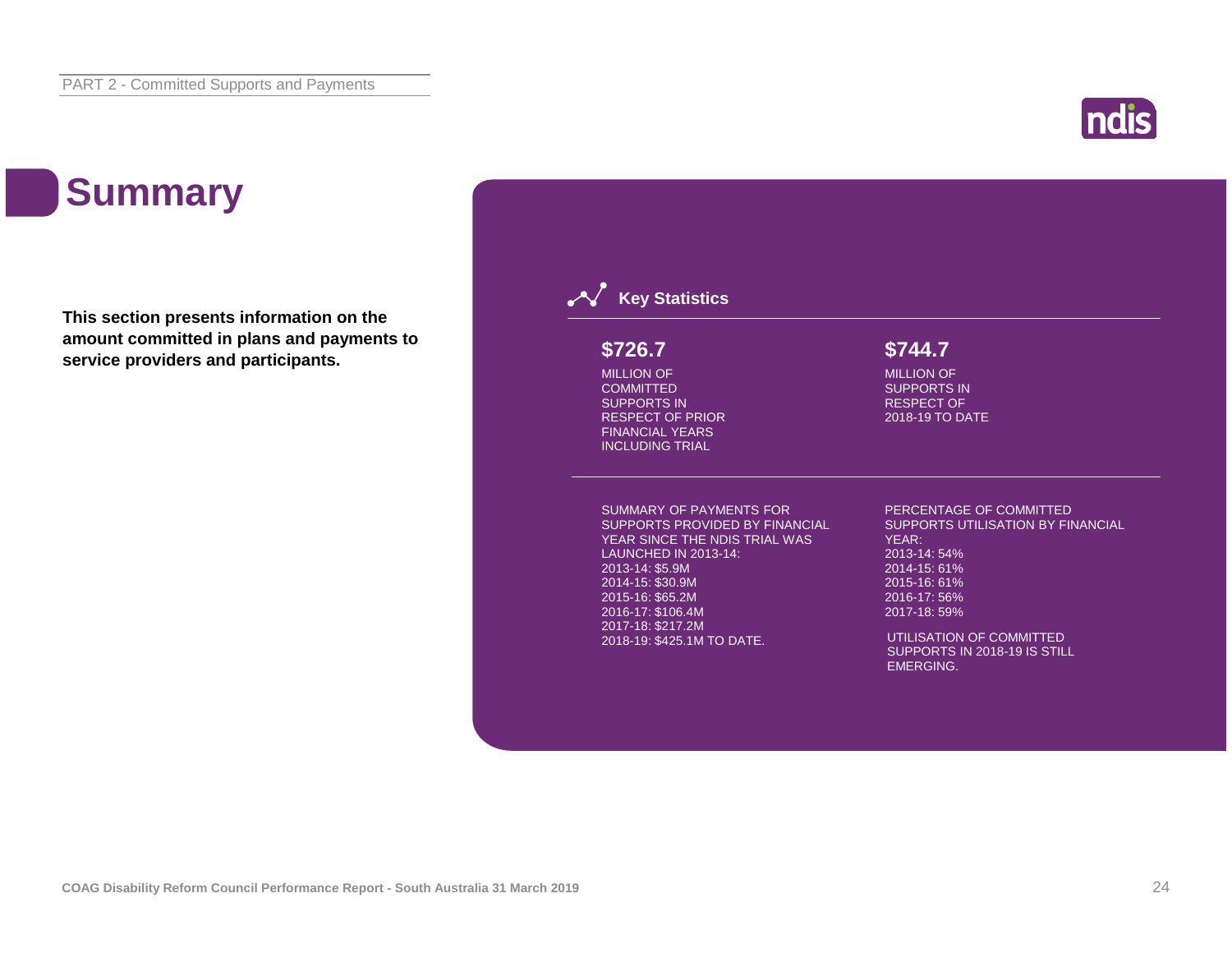

## **Committed Supports and Payments**

**This data shows the committed supports by the year they are expected to be provided, in comparison to the committed supports that have been paid.**

**Of the \$1.5 billion that has been committed in participant plans, \$850.7 million has been paid to date.**

**Summary of committed supports paid in financial years since the NDIS trial launched: 2013-14: \$5.9m 2014-15: \$30.9m 2015-16: \$65.2m 2016-17: \$106.4m 2017-18: \$217.2m 2018-19 to date: \$425.1m**

**Committed and paid by expected support year**

| <b>SMillion</b> | 2013-14 | $2014 - 15$ |       |       |       | $\mid$ 2015-16 $\mid$ 2016-17 $\mid$ 2017-18 $\mid$ 2018-19 to date | Total   |
|-----------------|---------|-------------|-------|-------|-------|---------------------------------------------------------------------|---------|
| Total committed | 11.0    | 50.7        | 106.2 | 190.5 | 368.1 | 744.7                                                               | 1.471.4 |
| Total paid      | 5.9     | 30.9        | 65.2  | 106.4 | 217.2 | 425.1                                                               | 850.7   |

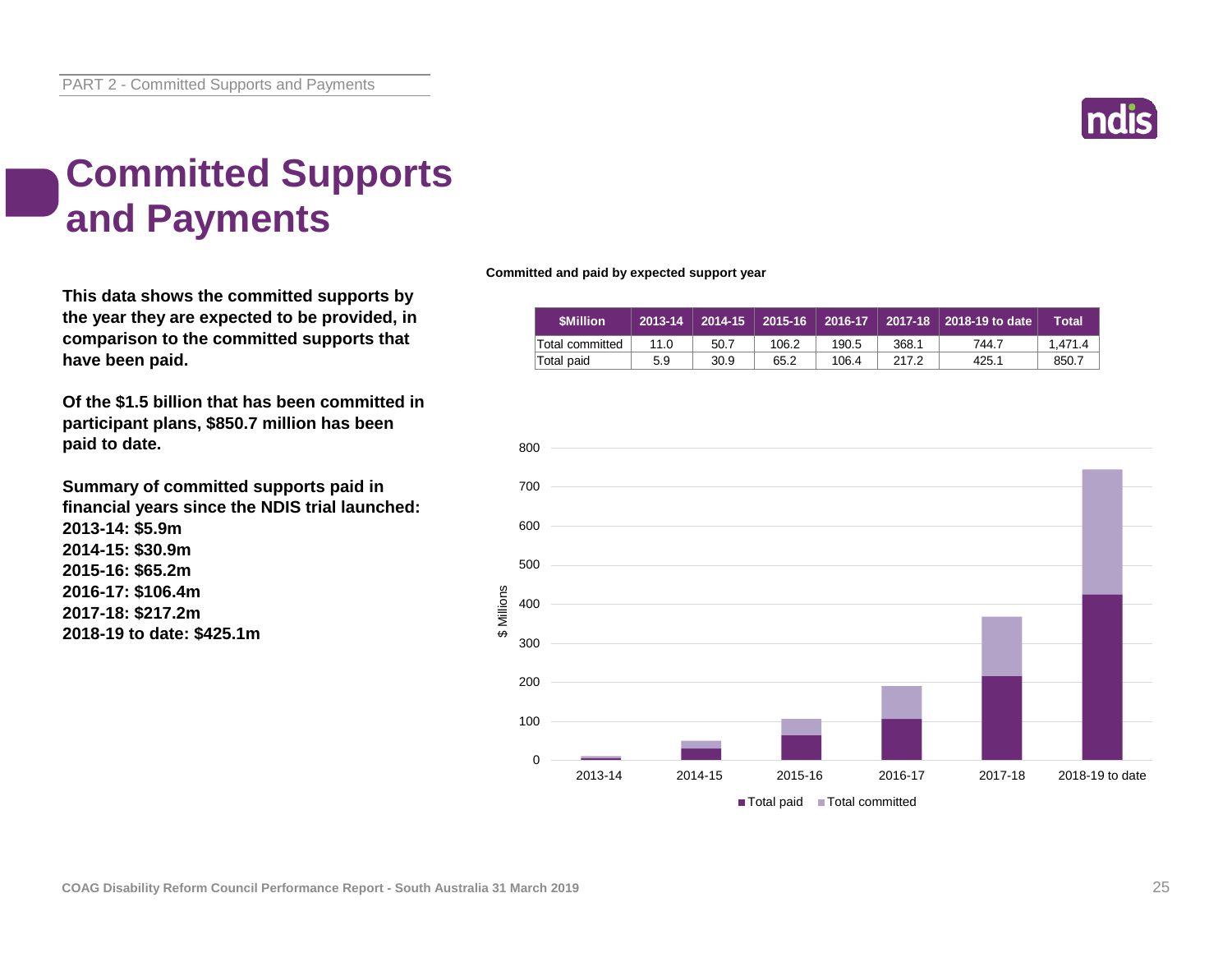

## **Committed Supports by Cost Band**

**This quarter, the distribution of average annualised committed supports has remained consistent with prior quarters. This is the case whether Supported Independent Living (SIL) supports are included or excluded in the figures.**



**Distribution of average annualised committed supports by cost band (including SIL)** 

**Distribution of average annualised committed supports by cost band (excluding SIL)** 

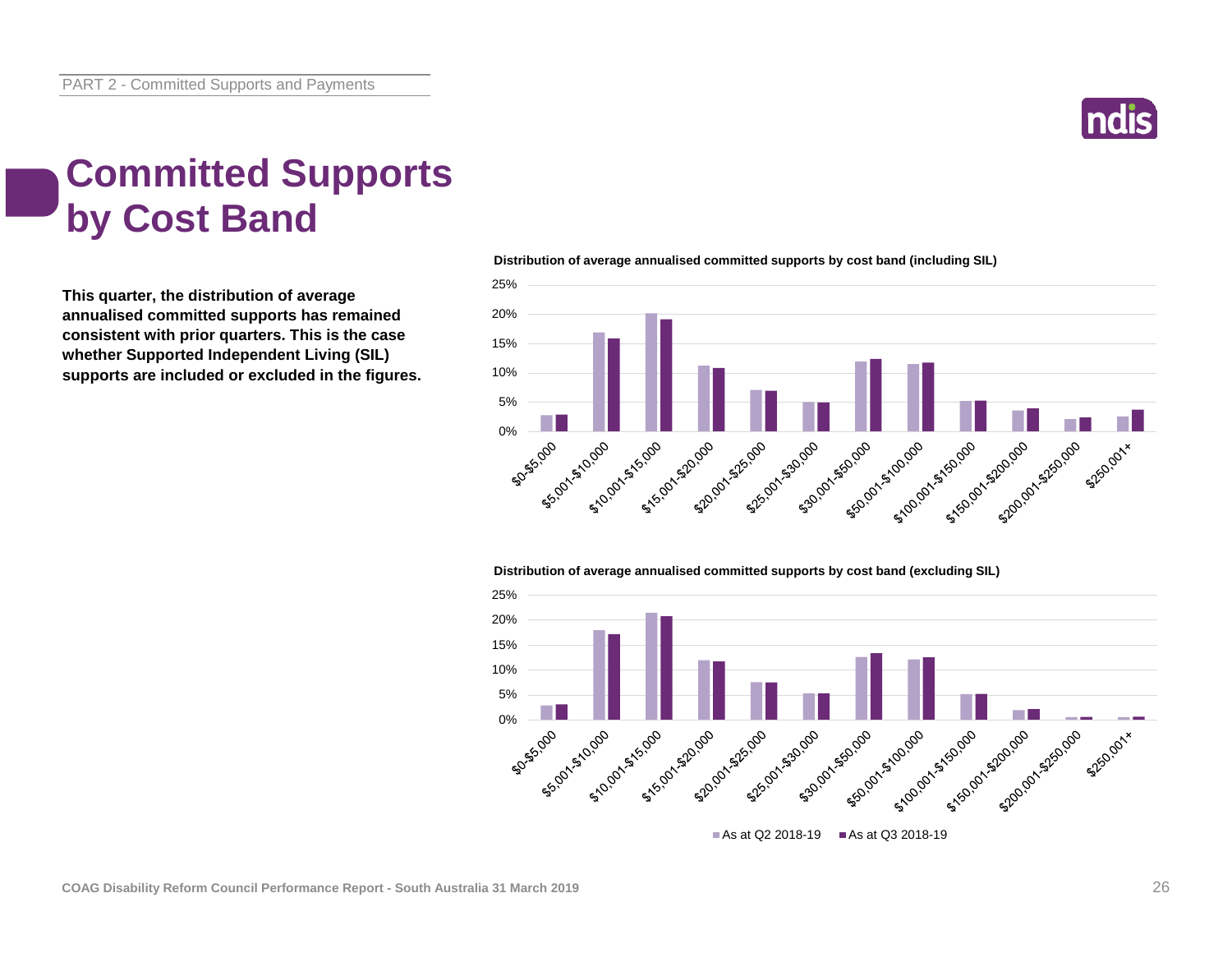

## **Committed Supports by Age Band**

**This quarter, the average annualised committed supports have remained consistent with prior quarters, increasing steeply between participants 0-6 through to age 25, stabilising at age 55 and reducing in participants of older years.**



Note: The age eligibility requirements for the NDIS are based on the age as at the access request date. Participants with their initial plan approved aged 65+ have turned 65 since their access request was received.

### **Average annualised committed supports by age band**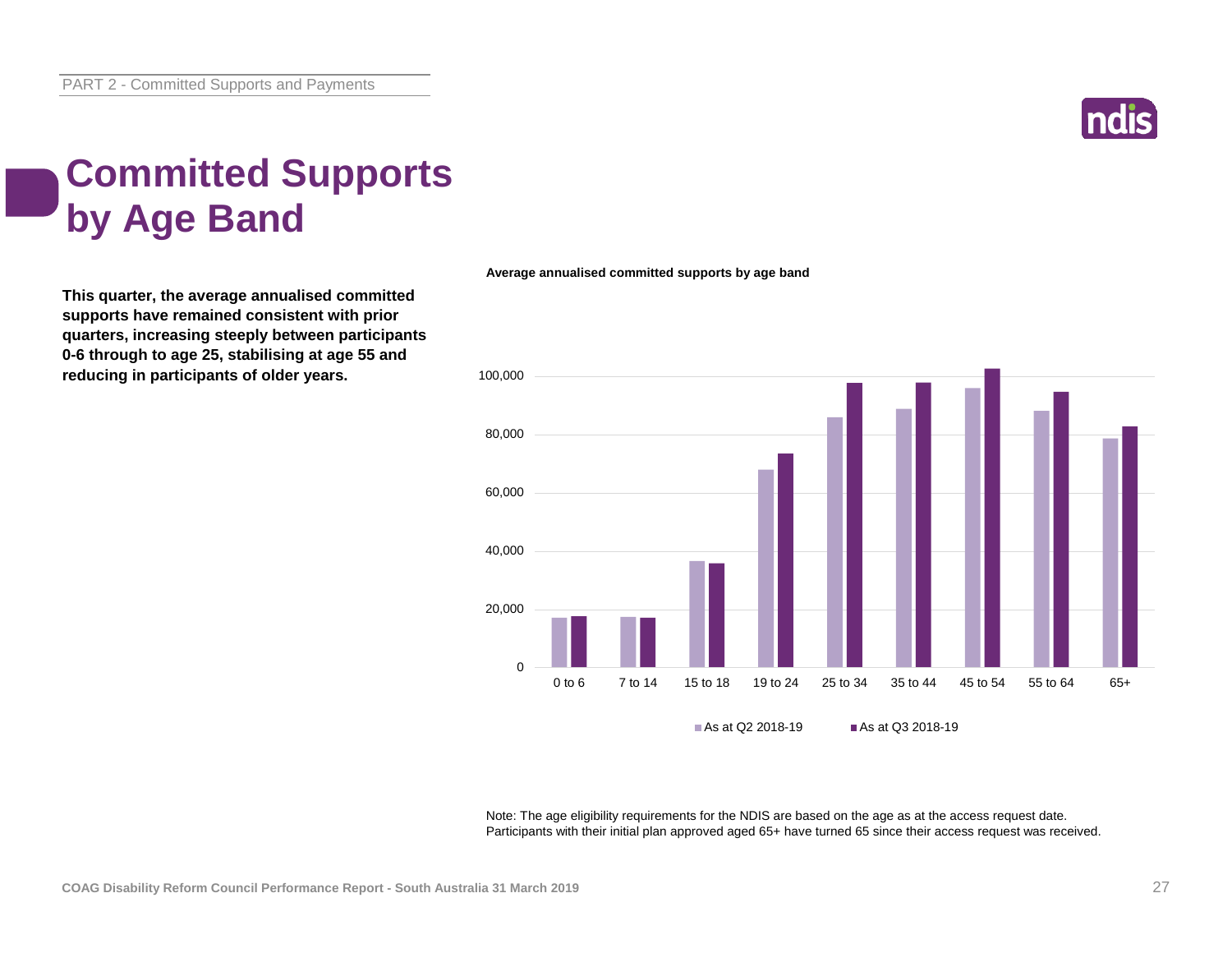

## **Committed Supports by Disability Group**

**The highest average annualised committed supports are for participants with Multiple Sclerosis, Acquired Brain Injury and Cerebral Palsy.**



### **Average annualised committed supports by primary disability group**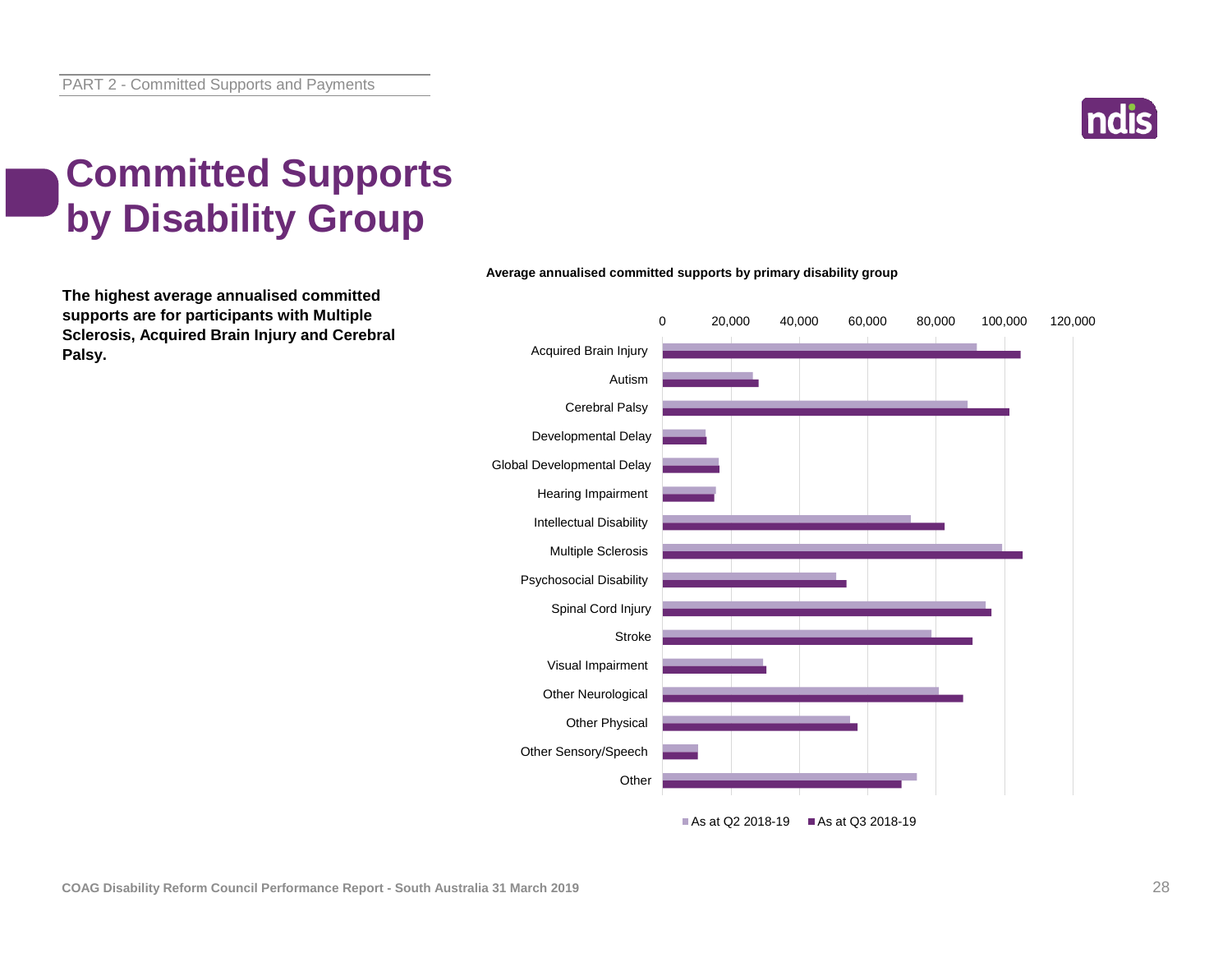

## **Committed Supports by Level of Function**

**The average annualised committed supports generally increase among participants with higher needs.**

### **Average annualised committed supports by level of function**



### As at Q2 2018-19  $\blacksquare$  As at Q3 2018-19

Note 1: Average annualised committed supports are not shown if there are insufficient data in the group. Note 2: High, medium and low function is relative within the NDIS population and not comparable to the general population.

Note 3: An ICT issue has been identified and as a result, reporting by level of function is not accurate. This issue is currently under investigation and will be reconciled for reporting as at 30 June 2019.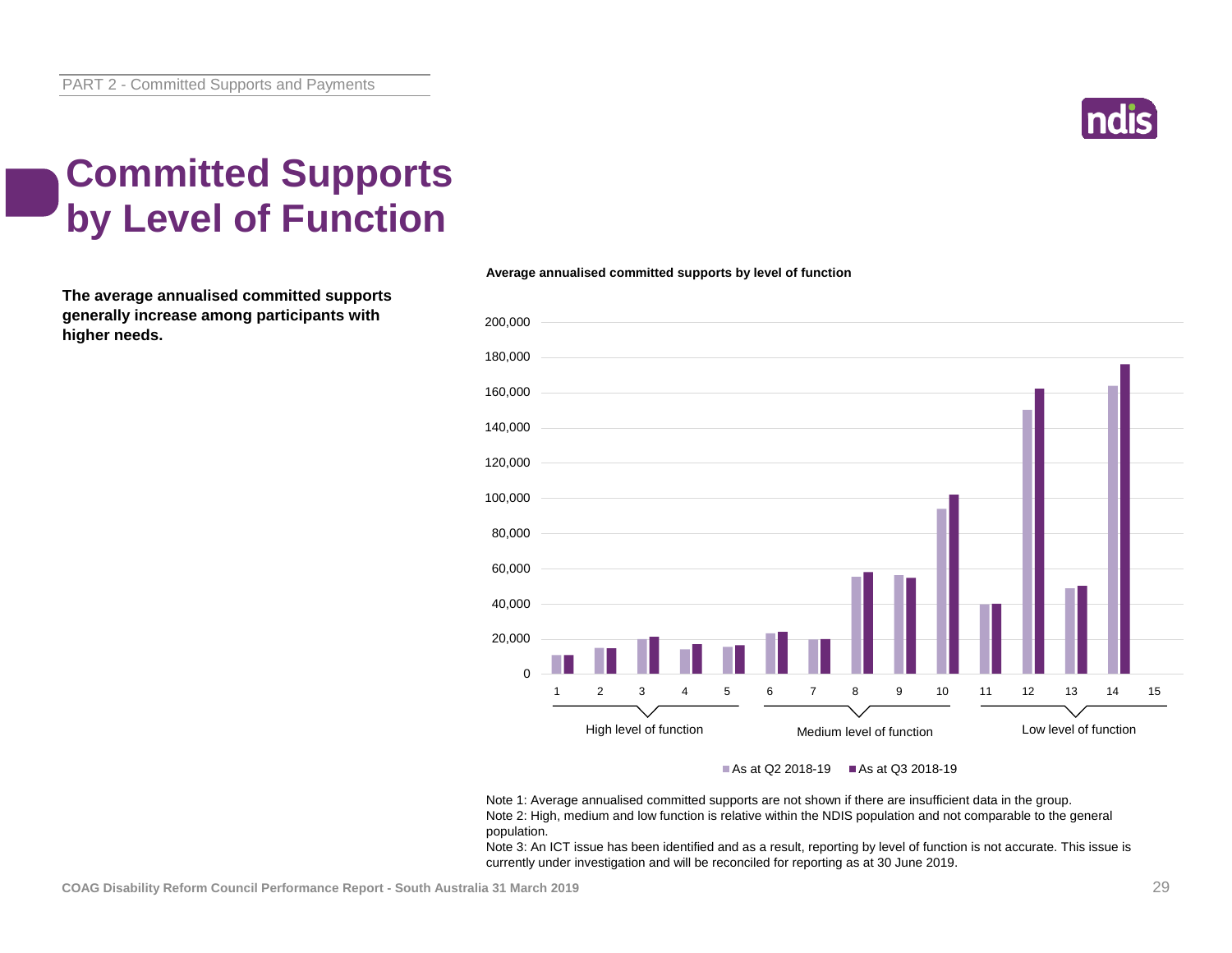

## **Utilisation of Committed Supports**

**This data demonstrates the utilisation of committed supports by the year they were expected to be provided at 31 December 2018 and 31 March 2019.** 

**As there is a lag between when support is provided and when it is paid, the utilisation in 2018-19 will increase.**

**Experience shows that participants utilise less of their first plan, compared with their second and subsequent plans, as it takes time to familiarise with the NDIS and decide which supports to use.** 

There were a large number of participants who received their first plan in 2016-17 and 2017-18 which largely explains why utilisation rates are lower in these periods.

Experience for 2018-19 is still emerging.

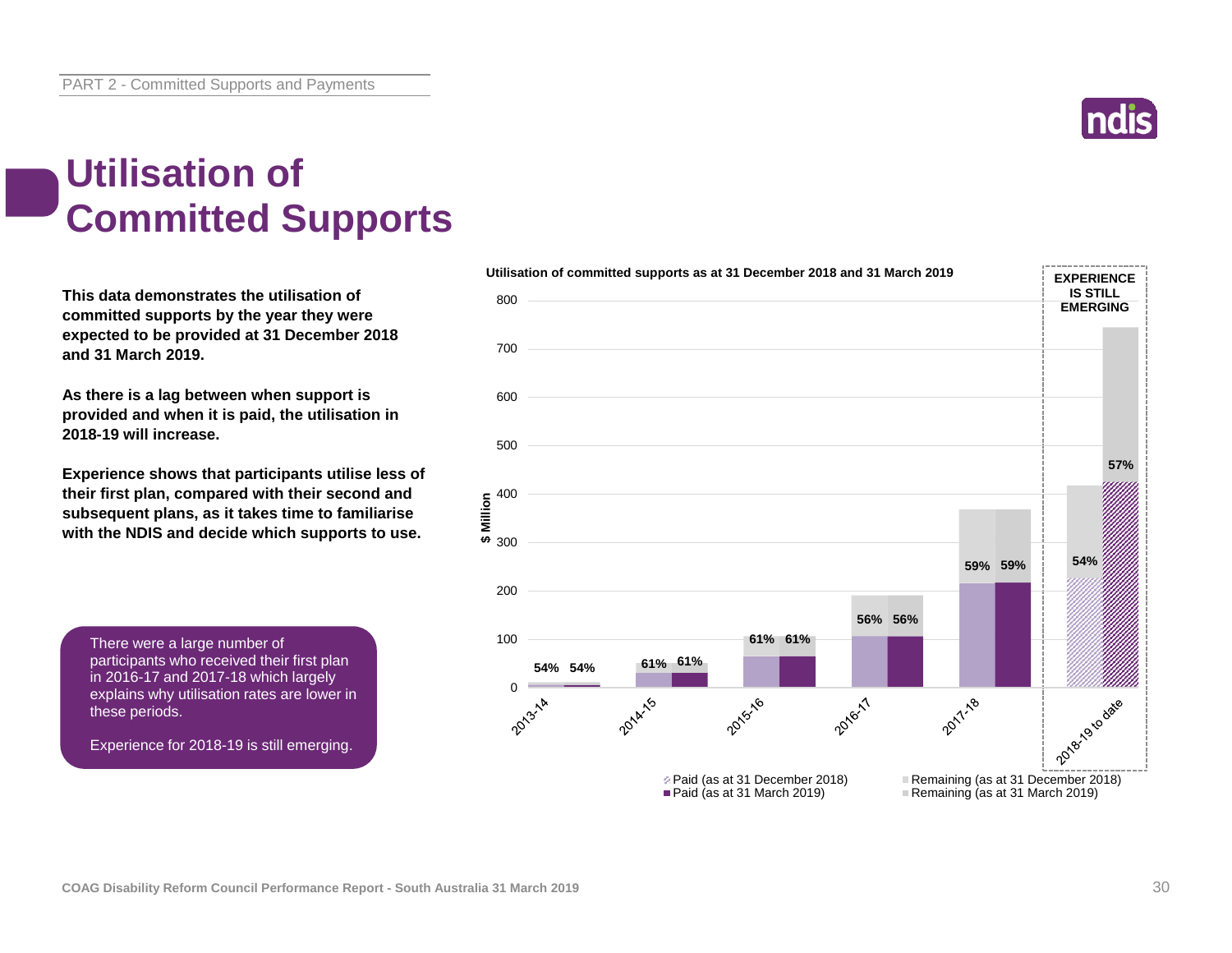## **Providers and Markets**

The new NDIS Quality and Safeguards Commission (NQSC) commenced to regulate quality and safeguarding of NDIS supports and services. The NQSC has been active in New South Wales and South Australia from 1 July 2018, and will be active in other jurisdictions starting from 1 July 2019.

The NQSC uses a 'National approach' to approve providers and thus, when a provider that has been approved in NSW or SA is verified by the NQSC, it automatically becomes an approved provider in both States. This is the main reason for the increase in approved providers in South Australia this quarter. The proportion of active providers in each State gives an indication of the providers that are currently servicing participants.

The provider network grows in scale and diversity, increasing participants' access to high quality services.

There were a total of 4,465 providers at 31 March 2019, representing a 22% increase on last quarter. Of these, 24% were active.



**South Australia - 31 March 2019**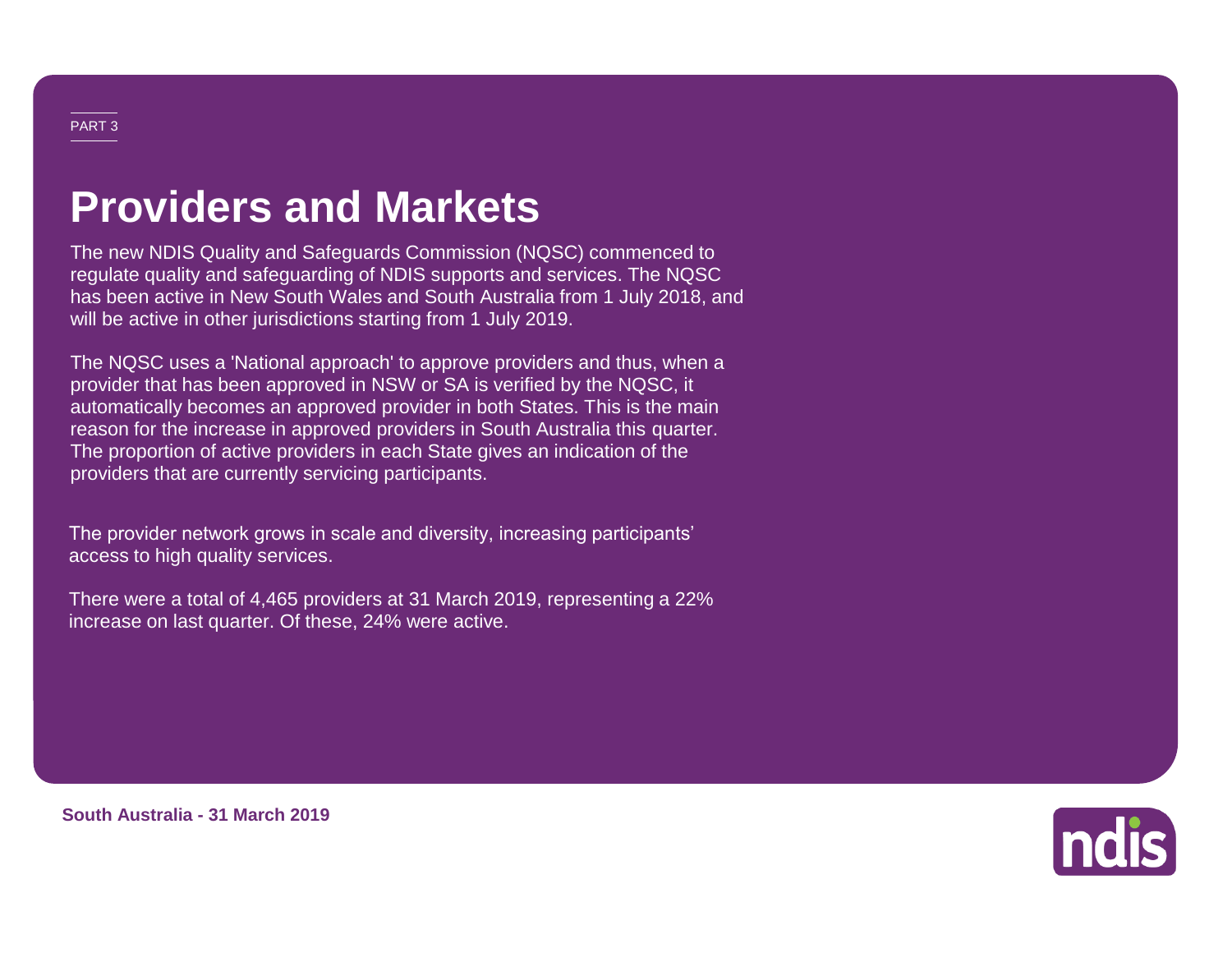## **Summary**

**This section contains information on registered service providers and the market, with key provider and market indicators presented.**

### **Provider registration**

- **To provide supports to NDIS participants, a service provider is required to register and be approved by the NDIA in States/Territories other than New South Wales and South Australia.**
- **Since 1 July 2018, providers in South Australia and New South Wales register with the NQSC by submitting a registration request, indicating the types of support they are accredited to provide.**

**How providers interact with participants**

- **NDIS participants have the flexibility to choose the providers who support them.**
- **Providers are paid for disability supports and services provided to the participants.**



### **Key Statistics**

### **4,465 80-95% 38%**

APPROVED PROVIDERS, 24% OF WHICH WERE ACTIVE IN SOUTH AUSTRALIA AT 31 MARCH 2019

SOLE TRADERS

OF SERVICE PROVIDERS ARE INDIVIDUALS/

THERAPEUTIC

SUPPORTS HAS THE HIGHEST NUMBER OF APPROVED SERVICE PROVIDERS, FOLLOWED BY HOUSEHOLD TASKS AND EARLY INTERVENTION SUPPORTS FOR EARLY CHILDHOOD

The new NDIS Quality and Safeguards Commission (NQSC) commenced to regulate quality and safeguarding of NDIS supports and services. The NQSC has been active in New South Wales and South Australia from 1 July 2018, and will be active in other jurisdictions starting from 1 July 2019.

OF PAYMENTS MADE BY THE NDIA ARE RECEIVED BY 25% OF **PROVIDERS**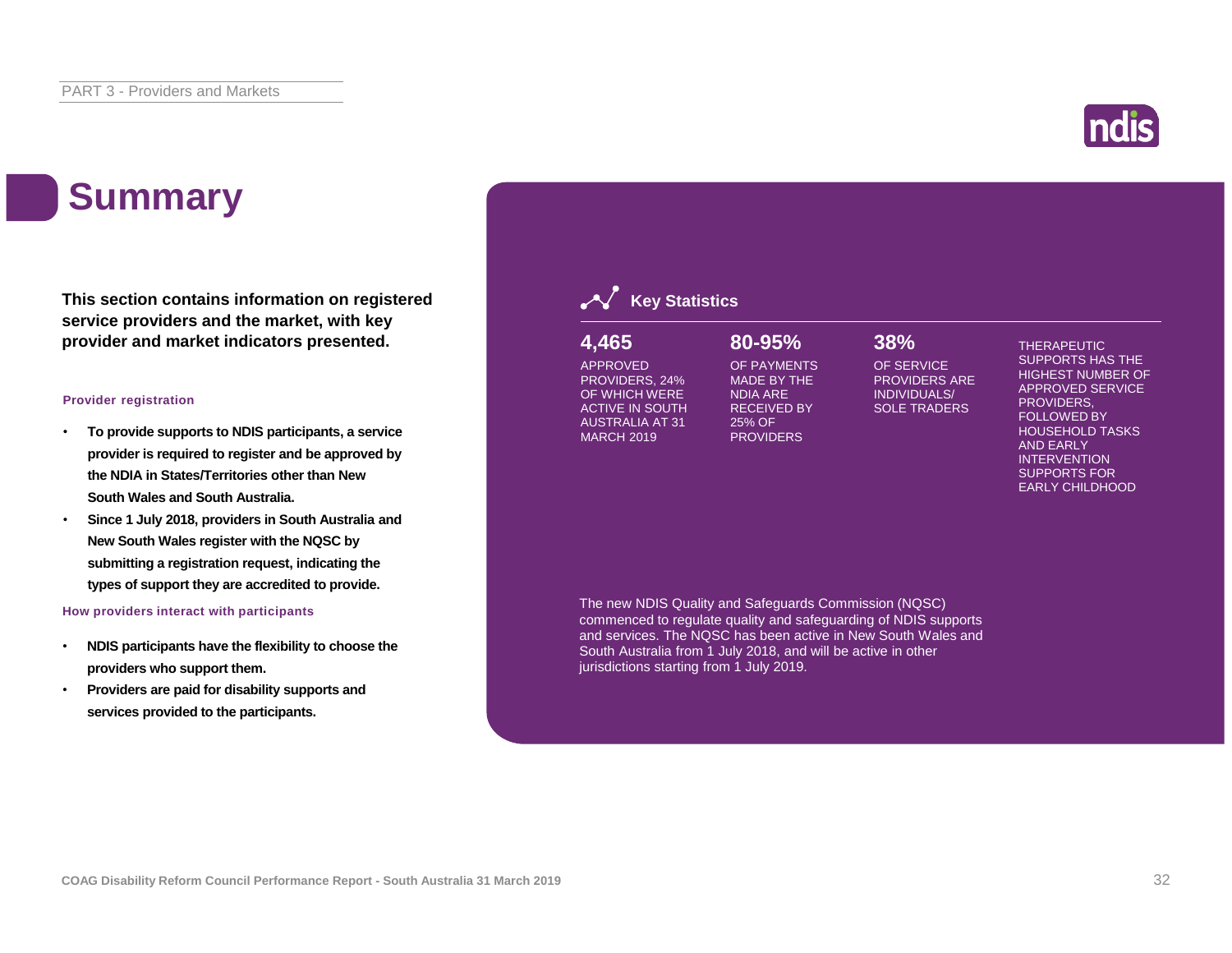### **Providers over time**

**As at 31 March 2019, there were 4,465 registered service providers, of which 1,719 were individual/sole trader operated businesses and 2,746 were companies or organisations.**



The NQSC uses a 'National approach' to approve providers and thus, when a provider that has been approved in NSW or SA is verified by the NQSC, it automatically becomes an approved provider in both States.





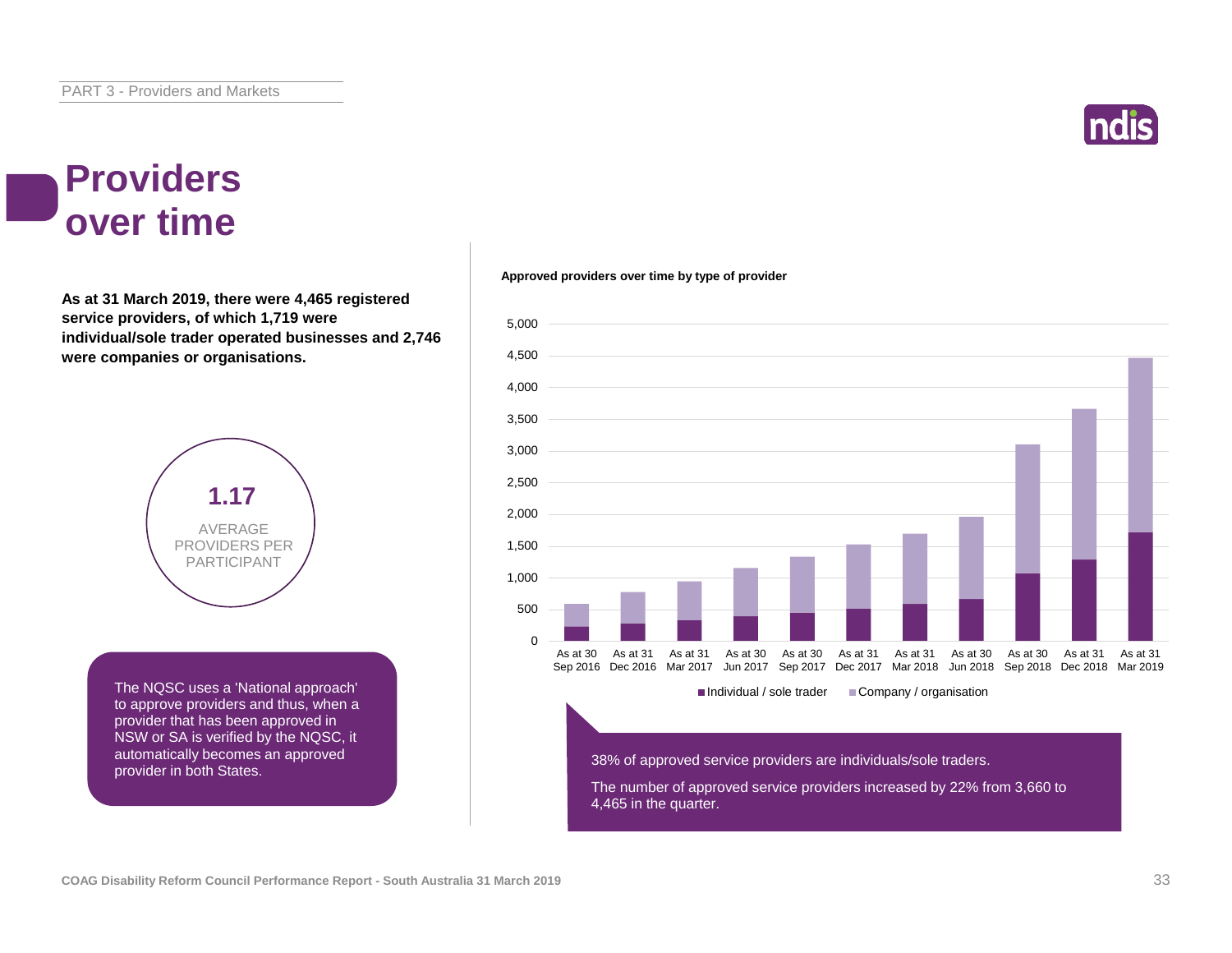

### **Proportion of Active Providers**

**As at 31 March 2019, 24% of providers were active and 76% were inactive.**

**Of the total providers, 292 began delivering new supports in the quarter.**



The proportion of active providers in each State gives an indication of the providers that are currently servicing participants.



Note: The proportion of active providers in SA is relatively low due to the 'National approach' to verification taken by the NQSC.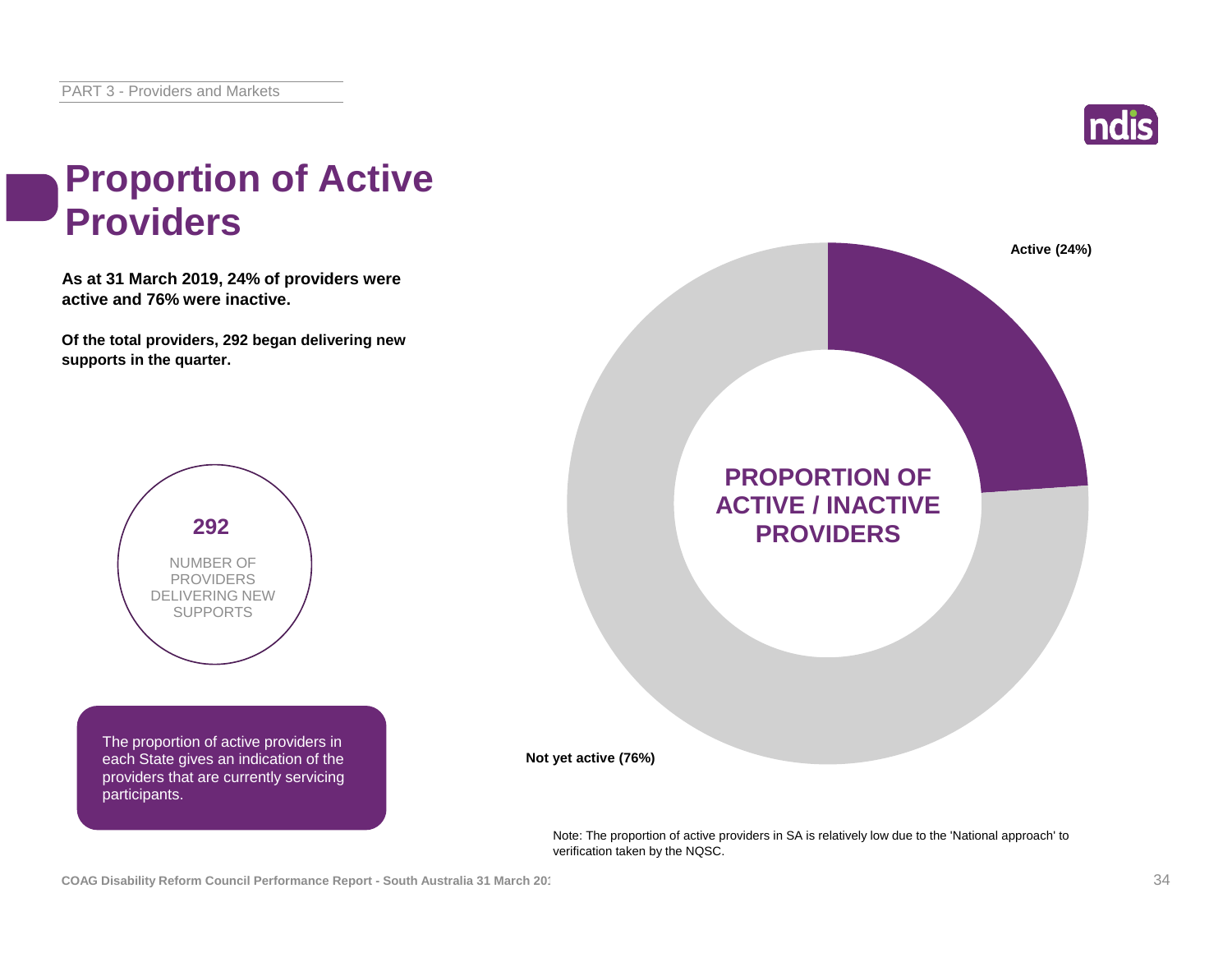

## **Approved Registration groups**

**The number of approved providers in South Approved providers by registration group and percentage change over the quarter**<br> **Approved providers by registration group and percentage change over the quarter**  $\frac{600}{500}$ **Australia has increased mainly due to the 'National approach' taken by the NQSC, where any provider in NSW which has been verified is automatically approved in both States.**

**The registration groups with the largest numbers of approved providers continue to grow:**

**• Therapeutic Supports: from 1,555 to 2,173 (40% increase)**

**• Household Tasks: from 954 to 1,108 (16% increase)**

**• Early Intervention supports for early childhood: from 760 to 932 (23% increase)**

**• Assistance with travel/transport arrangements: from 745 to 866 (16% increase)**

**• Assistance products for personal care and safety: from 751 to 842 (12% increase)**



As at 31 March 2019 As at 31 December 2018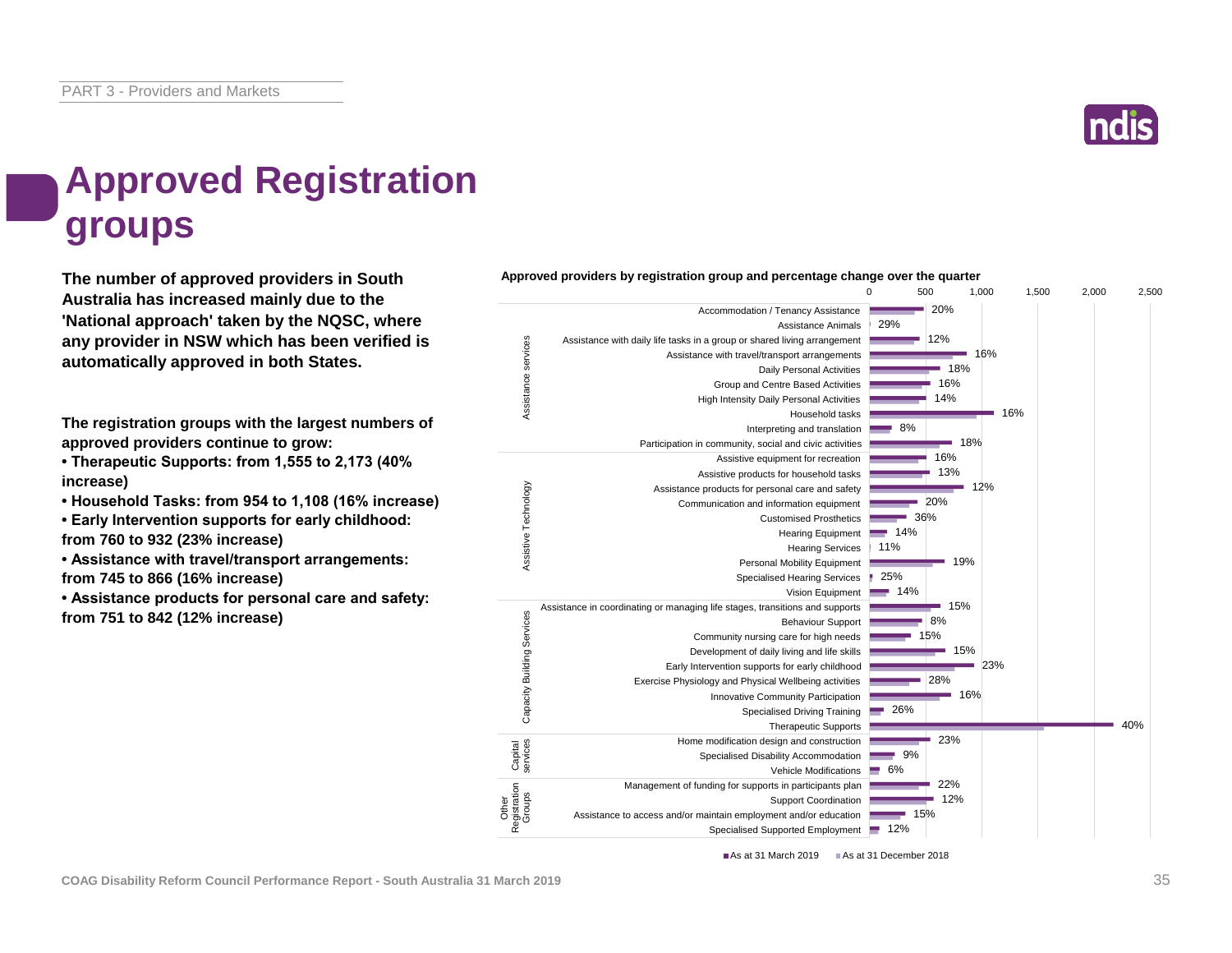## **Active Registration groups**

**The number of active providers in each registration group has increased for most registration groups over the quarter.**

**Most of the registration groups with the largest numbers of active providers continue to grow:**

**• Therapeutic Supports: from 489 to 524 (7% increase)**

**• Early Intervention supports for early childhood: from 336 to 346 (3% increase)**

**• Assistance products for personal care and safety: from 146 to 170 (16% increase)**

**• Assistance in coordinating or managing life stages, transitions and supports: from 138 to 146 (6% increase)**

**• Participation in community, social and civic activities: from 135 to 144 (7% increase)**

0 100 200 300 400 500 600  $-14%$ Accommodation / Tenancy Assistance 0% Assistance Animals Assistance with daily life tasks in a group or shared living arrangement 21% stance services Assistance services  $4%$ Assistance with travel/transport arrangements 10% Daily Personal Activities 13% Group and Centre Based Activities 2% High Intensity Daily Personal Activities 8% Household tasks Interpreting and translation **22%** 7% Participation in community, social and civic activities  $\blacksquare$  4% Assistive equipment for recreation 8% Assistive products for household tasks **COL** Assistive Technology Assistive Technology 16% Assistance products for personal care and safety 3% Communication and information equipment  $-22%$ Customised Prosthetics Hearing Equipment 15% 0% Hearing Services 22% Personal Mobility Equipment Specialised Hearing Services | 0%  $14%$ Vision Equipment 6% Assistance in coordinating or managing life stages, transitions and supports Services Capacity Building Services 4% Behaviour Support  $\blacksquare$  12% Community nursing care for high needs Development of daily living and life skills 8% Capacity Building 3% Early Intervention supports for early childhood Exercise Physiology and Physical Wellbeing activities **17%**  $-27%$ Innovative Community Participation 0% Specialised Driving Training 7% Therapeutic Supports Home modification design and construction | 33% Capital services 67% Specialised Disability Accommodation 0% Vehicle Modifications  $\equiv$ 14% Management of funding for supports in participants plan Registration Groups 11% Support Coordination Other  $-19%$ Assistance to access and/or maintain employment and/or education Specialised Supported Employment | 9%

**Active providers by registration group and percentage change over the quarter**

As at 31 March 2019 As at 31 December 2018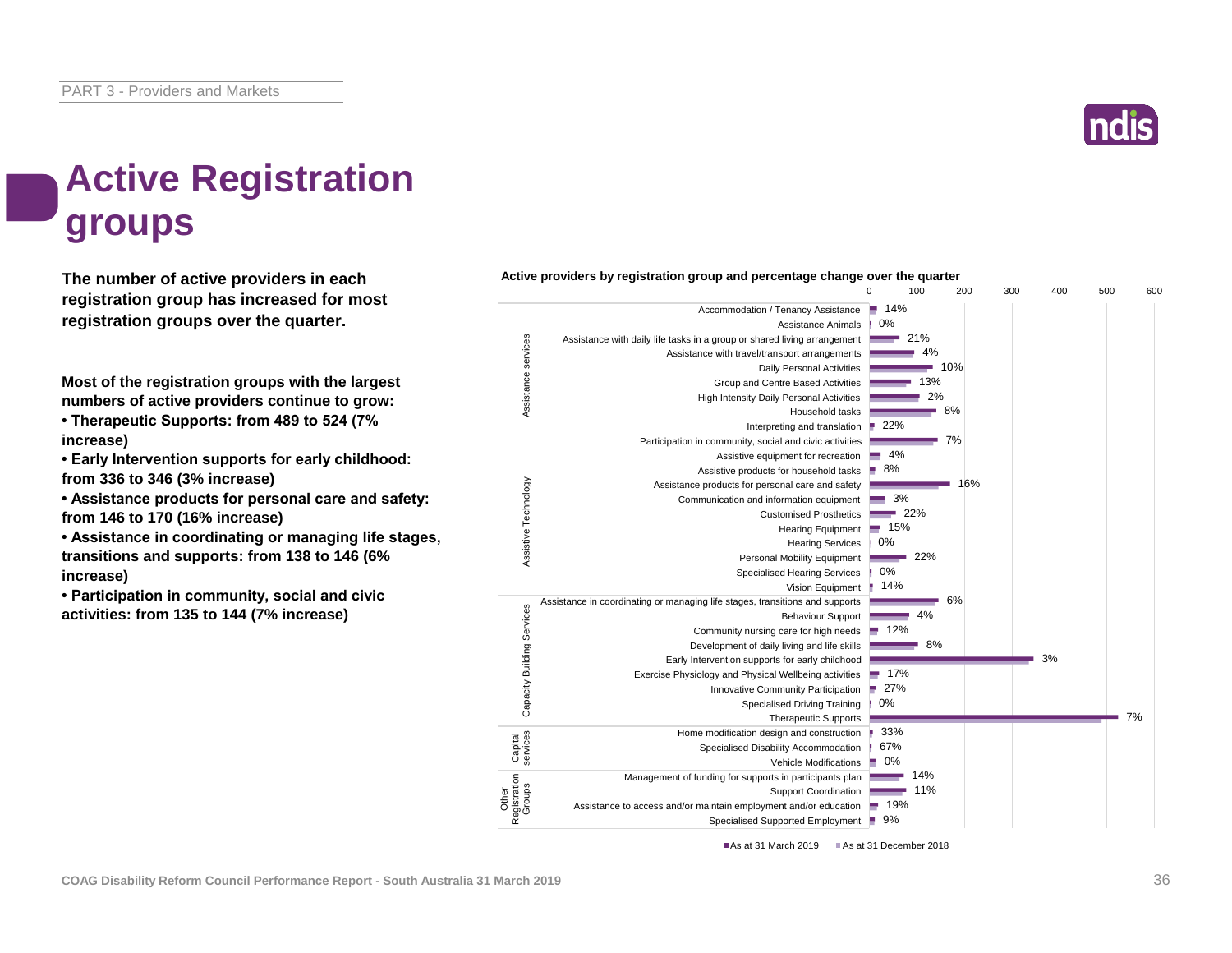

### **Market share of top providers**

**25% of service providers received 80-95% of the Market share of the top 25% of providers by registration group. dollars paid for major registration groups.**



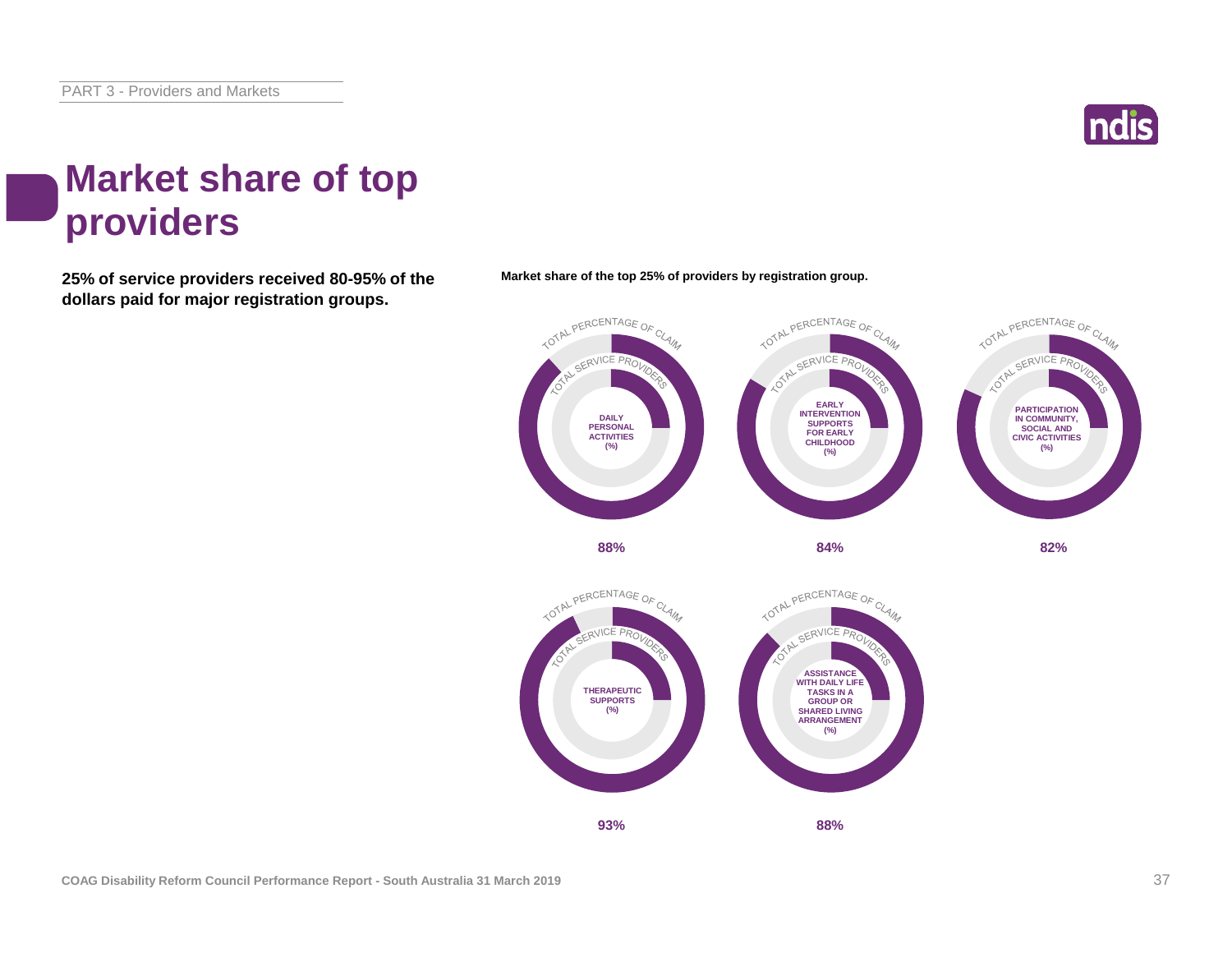## **Information, Linkages and Capacity Building**

Information, Linkages and Capacity Building was covered in the national version of the COAG Quarterly Performance Report.



**South Australia - 31 March 2019**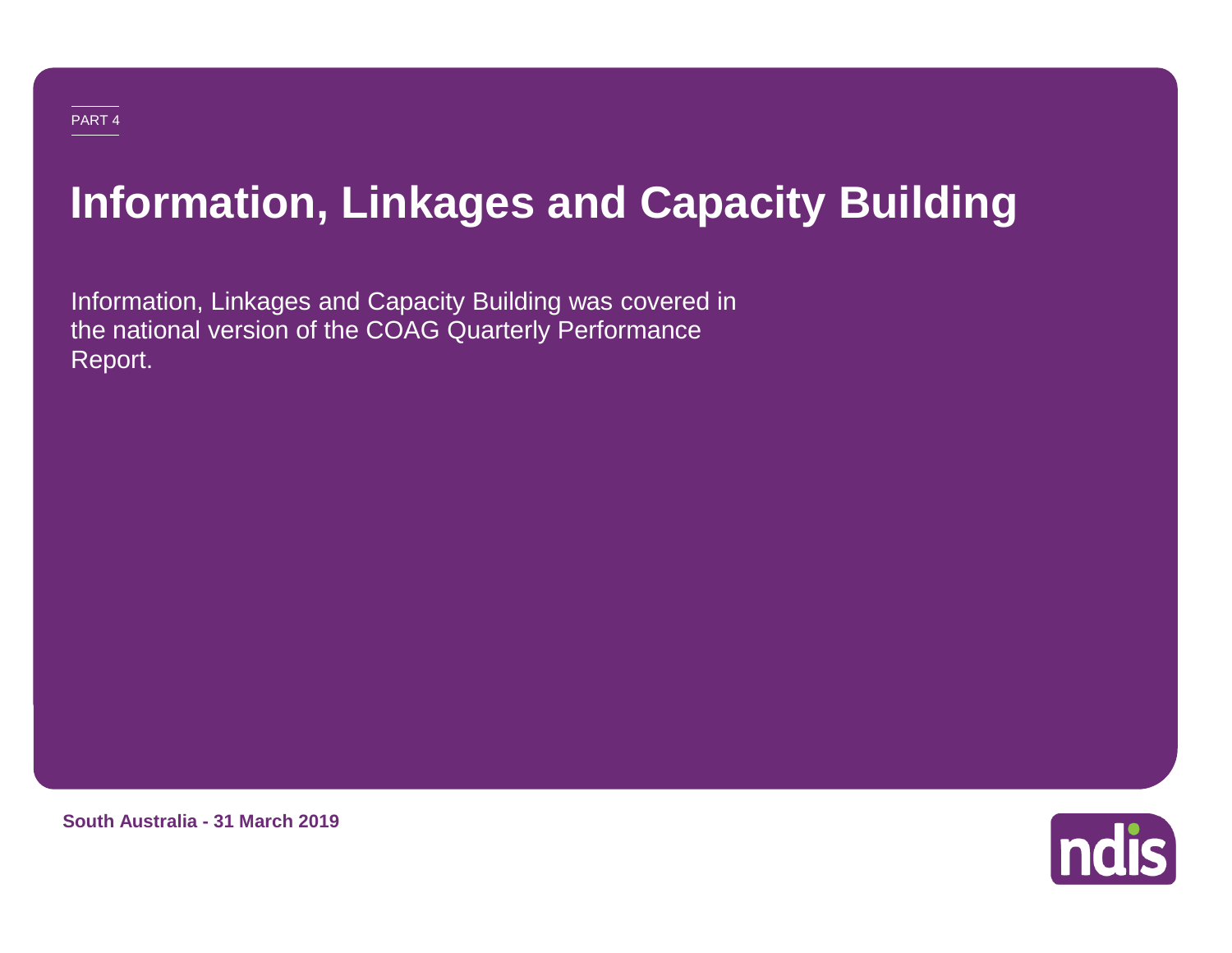## **Mainstream Interface**

The proportion of participants entering in the current quarter and accessing mainstream services is slightly higher compared to prior quarters.

ndis

**South Australia - 31 March 2019**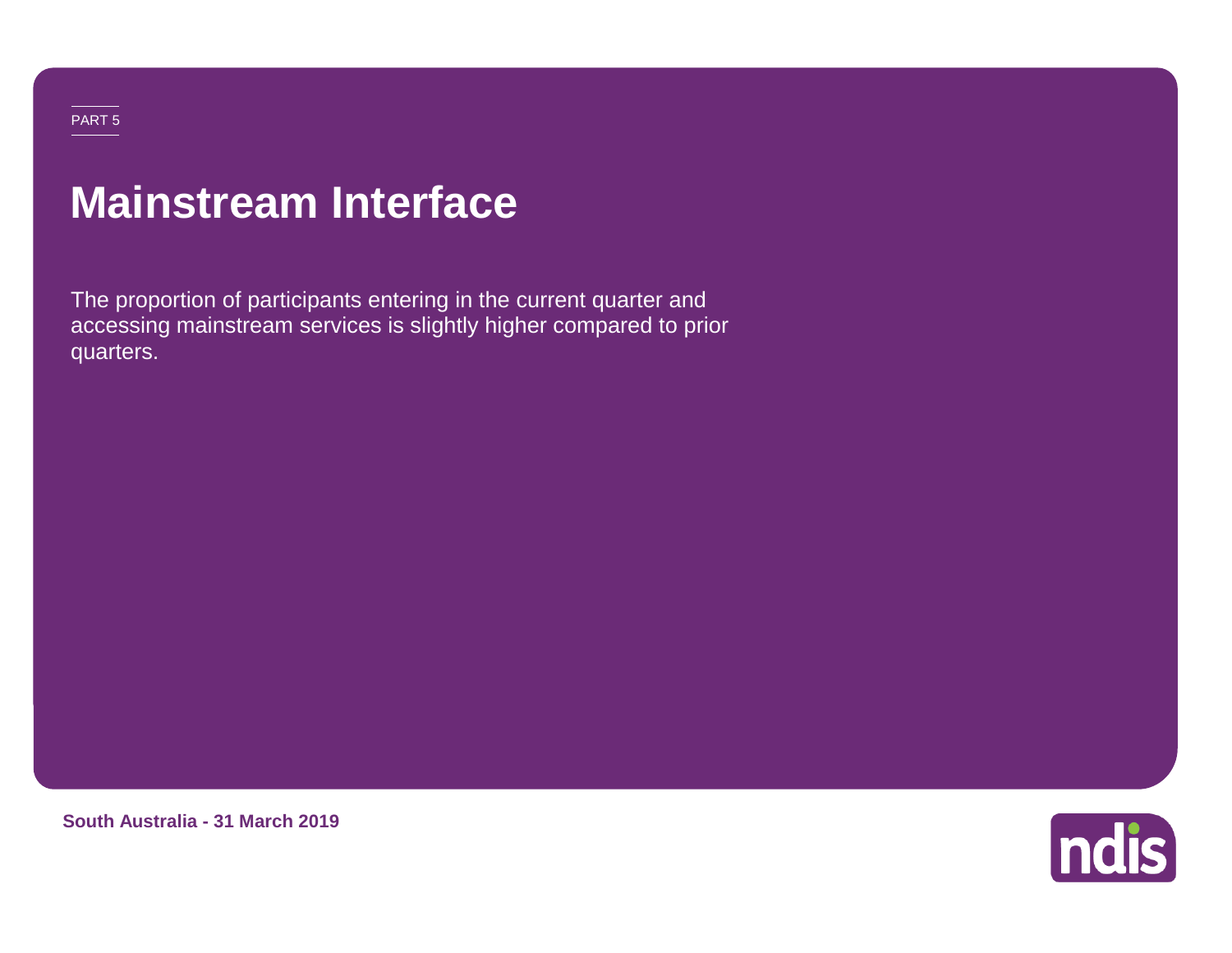

### **Mainstream Interface**

**Of the total number of active participants with a plan approved in 2018-19 Q3, 92% access mainstream services, an increase from prior quarters. Participants are accessing mainstream services predominantly for health and wellbeing, lifelong learning and daily activities.**